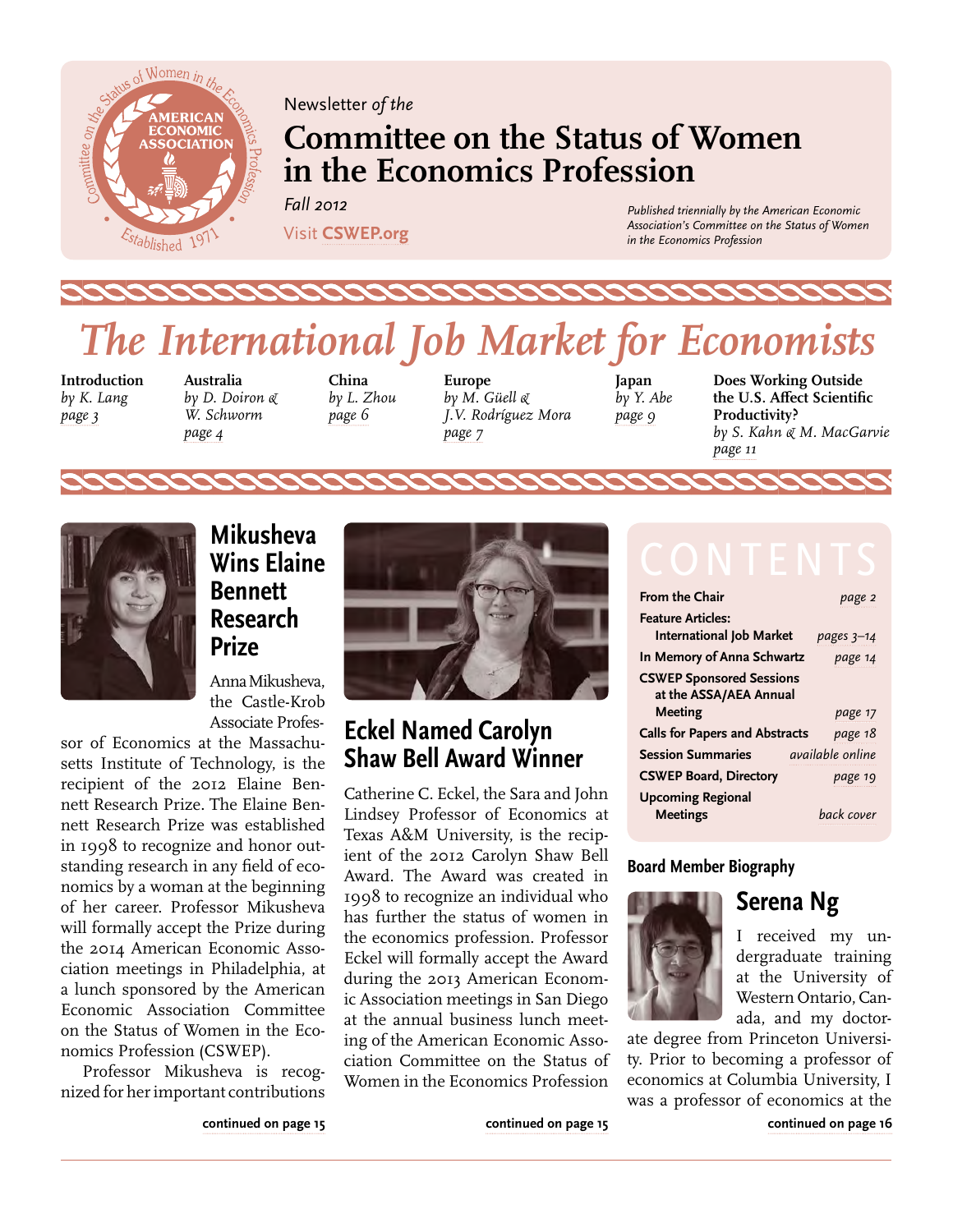<span id="page-1-0"></span>

### **From the Chair**

**Congratulations to Anna Mikusheva and Catherine Eckel, winners of the 2012 Elaine Bennett Research Prize and of the 2012 Carolyn Shaw Bell Award, respectively.** 

Given biennially, the Bennett Prize recognizes and honors outstanding research in

any field of economics by a woman at the beginning of her career. Anna Mikusheva, the Castle-Krob Associate Professor of Economics at the Massachusetts Institute of Technology, won the Bennett Prize for her outstanding contributions to econometric theory that use her powerful command of the theory to develop tools for tackling problems in the practice of applied econometrics.

Given annually, the Bell Award recognizes an individual for outstanding work that has furthered the status of women in the economics profession. A leader in experimental economics, Catherine C. Eckel is the Sara and John Lindsey Professor of Economics at Texas A&M. She will receive the Bell Award for her tireless advocacy for the careers of women economists and advocacy for their leadership in the profession, and for modeling the effective mentoring of the next generations of women.

Professor Eckel will formally accept her award and make a short presentation at **CSWEP's annual business meeting and luncheon, Friday January 4th, 12:30–2:15 pm, Mohsen A & B, Manchester Grand Hyatt.** All are welcome to join the celebration. At that same business meeting Professor Mikusheva will be recognized for her Bennett Prize. Her formal acceptance of the award will take place at CSWEP's 2014 business meeting and luncheon in Philadelphia.

Announcements for both awards can be found on the CSWEP website. **<http://www.aeaweb.org/committees/cswep/awards/>** and interviews with the winners will appear in an upcoming newsletter.

**Mark your calendars for CSWEP events at the AEA Meeting, San Diego, January 2013.** As usual, CSWEP will sponsor six paper sessions; see **[page 17](#page-16-0)** for the schedule. This year three are on health economics and three on gender-related issues. The stiff competition to get papers accepted into these sessions has resulted in excellent sessions. Thanks to all who submitted papers and congratulations to those whose papers were chosen. See the CSWEP Session schedule in this Newsletter.

**On Saturday, January 5th from 7:00–10:00 am, the traditional CSWEP Hospitality Room (Betsy B & C, Manchester Grand Hyatt) will be the setting for the inaugural Mentoring/Networking Breakfast for Junior Economists.** Roughly 30 senior economists (predominately senior women) will be on hand to provide mentoring and networking opportunities. A light continental breakfast will be provided. The event will be an informal, meet-and-greet affair in which junior participants are encouraged to drop in with questions on publishing, teaching, grant writing, networking, job

search, career paths, the tenure process, and more. Eligible to attend are junior economists who have completed their PhD in the past six years as well as graduate students in the job market; approximately 110 have already pre-registered. This is an experiment. But judging from the overwhelming response by juniors and the warm willingness of seniors to mentor, I'm expecting an exciting and highly productive occasion.

Excluding the time slot for the mentoring breakfast, the **Hospitality Room will be open in the long-standing CSWEP tradition for your use daily, 8:00 am–5:00 pm, Betsy B & C, Manchester Grand Hyatt.** So do bring *your* cup of java (naught but water in the hospitality room) and stop by to meet up with colleagues and friends, spread out your work on a table, or just take a break.

As noted above, the **2013 CSWEP annual business meeting and luncheon will be held Friday, January 4th, 12:30–2:15 pm, Mohsen A & B, Manchester Grand Hyatt.** In addition to the celebration surrounding the Bennett Prize and Bell Award, this is the time for the presentation of the 2012 *Annual Report on the Status of Women in the Economics Profession.* Come to the meeting, celebrate the winners, and importantly, give us your feedback on how to make CSWEP more effective.

As usual CSWEP is co-sponsoring a **Reception with the Committee on the Status of Minority Groups in the Economics Profession (CSMGEP) and with the CeMENT mentoring workshop, January 4th, 6:00–7:30 pm, Betsy BC, Manchester Grand Hyatt.**  Expect light hors d'oeuvres, a cash-bar, and good conversation.

For those of you who are senior graduate students or junior faculty, I encourage you to consider **applying to be a Summer Fellow. For more information go to the CSWEP Summer Fellows tab**  (**<http://www.aeaweb.org/committees/cswep/summerfellows/>**). Preference in consideration will be given to applications received by February 17, 2013.

On a sad note, in 2012 we lost three major women in economics: Anna Schwartz, the great monetarist; Elinor Ostrom, the first woman to win the Prize in Economic Sciences in Memory of Alfred Nobel (shared with Oliver Williamson); and Joan Haworth, a long-time stalwart CSWEP supporter whose time and inputs were key to CSWEP's early success. See the article on Anna Schwartz in this issue and read of Joan Haworth's contributions in the next.

I'm looking forward to seeing and hearing from you at CSWEP events at the AEA meetings in January.

*—Marjorie McElroy, Chair*

#### **What is CSWEP?**

CSWEP (the Committee on the Status of Women in the Economics Profession) is a standing committee of the AEA (American Economics Association). It was founded in 1971 to monitor the position of women in the economics profession and to undertake activities to improve that position. Our thrice yearly newsletters are one of those activities. See our website at **[www.](http://www.cswep.org) [cswep.org](http://www.cswep.org)** for more information on what we are doing.

#### **Newsletter Staff**

Marjorie McElroy, Editor Kevin Lang, Co-editor Helen Kalevas, Assistant Editor

Madeline Zavodny, Oversight Editor Leda Black, **[Graphic Designer](http://ledablack.com)**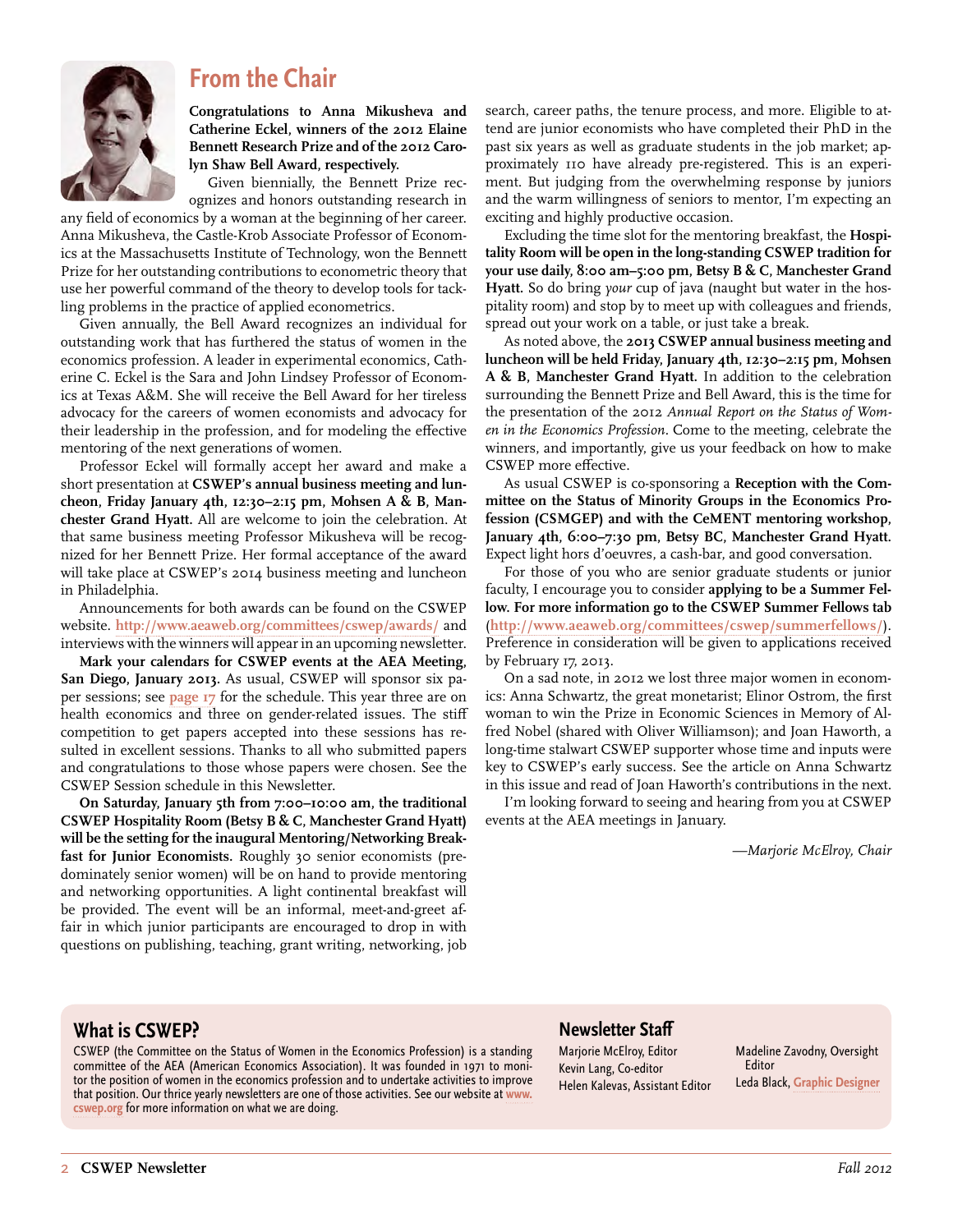# <span id="page-2-0"></span>*The International Job Market for Economists*



*Introduction by Kevin Lang, Boston University*

Years ago, when my foreign-born PhD students took jobs outside the United States, it was almost invariably a position in their own country. Sometimes they wanted to return home for personal or family reasons. Other times they had failed to find a coveted academic job in the United States, and took a job elsewhere only reluctantly. Over the years this has changed dramatically. It is no longer rare even for American students to choose a non-US offer over a US offer. Students from both the US and abroad actively search for jobs in places far from their country of origin.

My ability to advise students who are job-hunting on the international market has grown, but I realize that there are still large gaps in my knowledge. I have never attended the Spanish Economic Associa-

tion Annual Meeting or the hiring meetings organized by the Royal Economic Society. I am therefore ill-equipped to advise my students about their workings. And during my many travels, I have become aware that while the ways that economics departments work have become increasingly homogeneous, there are still important and sometimes subtle differences. At the most trivial level, I had



Abe, Hokkaido University). The articles on China, Europe, and Australia focus on jobhunting and the early stages of academic careers. The article on Japan discusses how globalization and other factors have affected academia

Shanghai Jiao Tong University), Europe, particularly Spain and the UK (Maia Güell and José V. Rodríguez Mora, University of Edinburgh), and Japan (Yukiko

> Perhaps the most important question for economists thinking of taking a job outside the United States is the long-run impact on

> but also the growing representation of women in economics there.

been at the University of New South Wales for a few months before I realized that a "staff only" sign did not exclude faculty, known there as academic staff.

With somewhat different emphases, the articles in this newsletter describe recruiting and academic life in Australia (Denise Doiron and William Schworm, University of New South Wales), China (Lin Zhou,

their careers. Shulamit Kahn and Megan MacGarvie (Boston University) have been studying the effect of location on the careers of natural scientists and engineers. In this newsletter, they describe their research and its possible relevance to economists.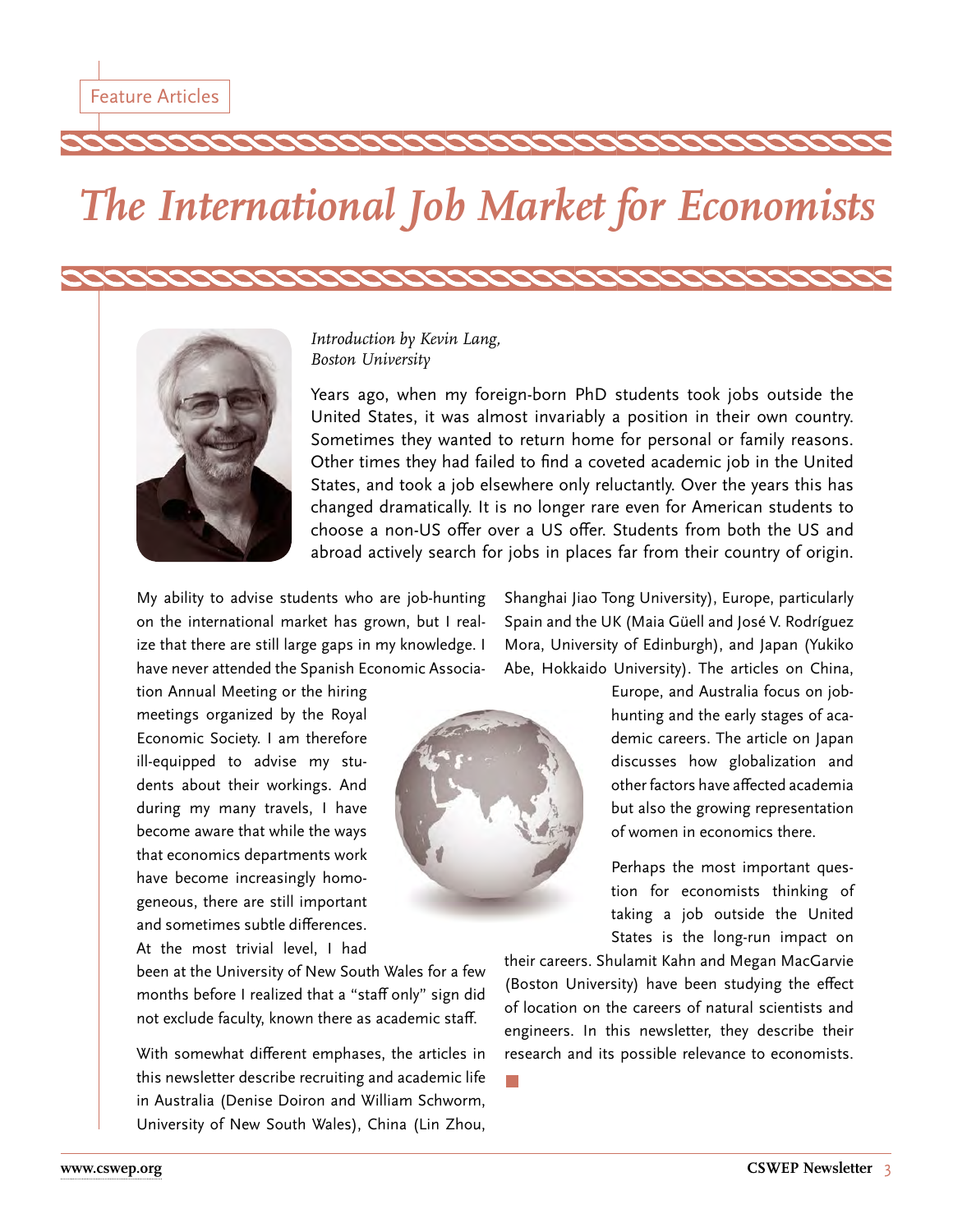### **Academic Life in Australia**

*—Denise Doiron and William Schworm, University of New South Wales*

<span id="page-3-0"></span>

**Introduction**

Globalization has affected universities as much as other aspects of modern

economies. Academics share ideas with colleagues all over the world, and universities compare themselves with institutions internationally. At the University of New South Wales (UNSW), as well as in other Australian universities, one aspect of globalization has been the recruitment of academic staff on the world stage. In our Department, out of around 50 academics, only a handful are Aussies. Our colleagues come from all continents. The two of us are a case in point as we moved from the University of British Columbia, Canada, to the University of Sydney in 1995 and then moved across town to the University of New South Wales in 2001.

Over the last 18 years, Australian universities have moved from a traditional British system towards an international managerial model. However, Australia has carved its own style of academia reflecting its culture and traditions. We have participated in some of these major changes. In addition, we have collected information regarding universities in other countries through interaction with international visitors and our own travels. Based on this information—including undocumented anecdotes—we will describe what we see as the important features of academic life in Australia. We make no effort to transcend our own fields and personal points of view.

#### **Academic Life**

In many ways, the daily life of an academic in a large Australian university is similar to what one would expect in a university in America. A typical academic is expected to contribute to research, teaching and administration. The weights placed on these three areas vary with the rank as well as other characteristics of the individual. The responsibilities also vary greatly with the university, but usually more limited administrative and teaching duties are required of junior academics

as they are expected to concentrate their efforts in producing research.

Work-life balance in Australia is generally seen as more family friendly than in America. Evaluation of track record for recruiting, tenure, promotion and grants is done relative to opportunities. Time off for maternity leave is hence taken into account. Having said this, we have seen long working hours become more common, and the challenges facing our young colleagues with children are similar to what we hear in North America.

Research-intensive departments have very active visitors and seminar programs. This is recognized as essential for an active intellectual life and receives special attention in Australia due to the distance from the rest of the world. For example, at UNSW we host over 150 international visitors and speakers per year. There is also an active internal program of seminars and workshops with a typical in-session week hosting around five presentations.

The Australian academic community is relatively small and close-knit. Substantial effort is devoted to developing and maintaining professional relationships across universities. Economists have at least two general conferences each year and many fields of economics have smaller annual workshops or conferences. These enable quick integration with others in the same field and encourage long-term professional interactions.

#### **Applying for Positions in Australia**

Most of the eight to ten top Australian universities post advertisements for faculty positions in JOE, hold interviews at the ASSA meetings, and organize fly-outs in January through March. For these institutions, the process of application, interviews, campus visits and offers is similar to that in America.

Those universities that do not participate in this process follow diverse procedures that may or may not include initial advertisement in JOE. Learning of positions not advertised in JOE can be difficult, and the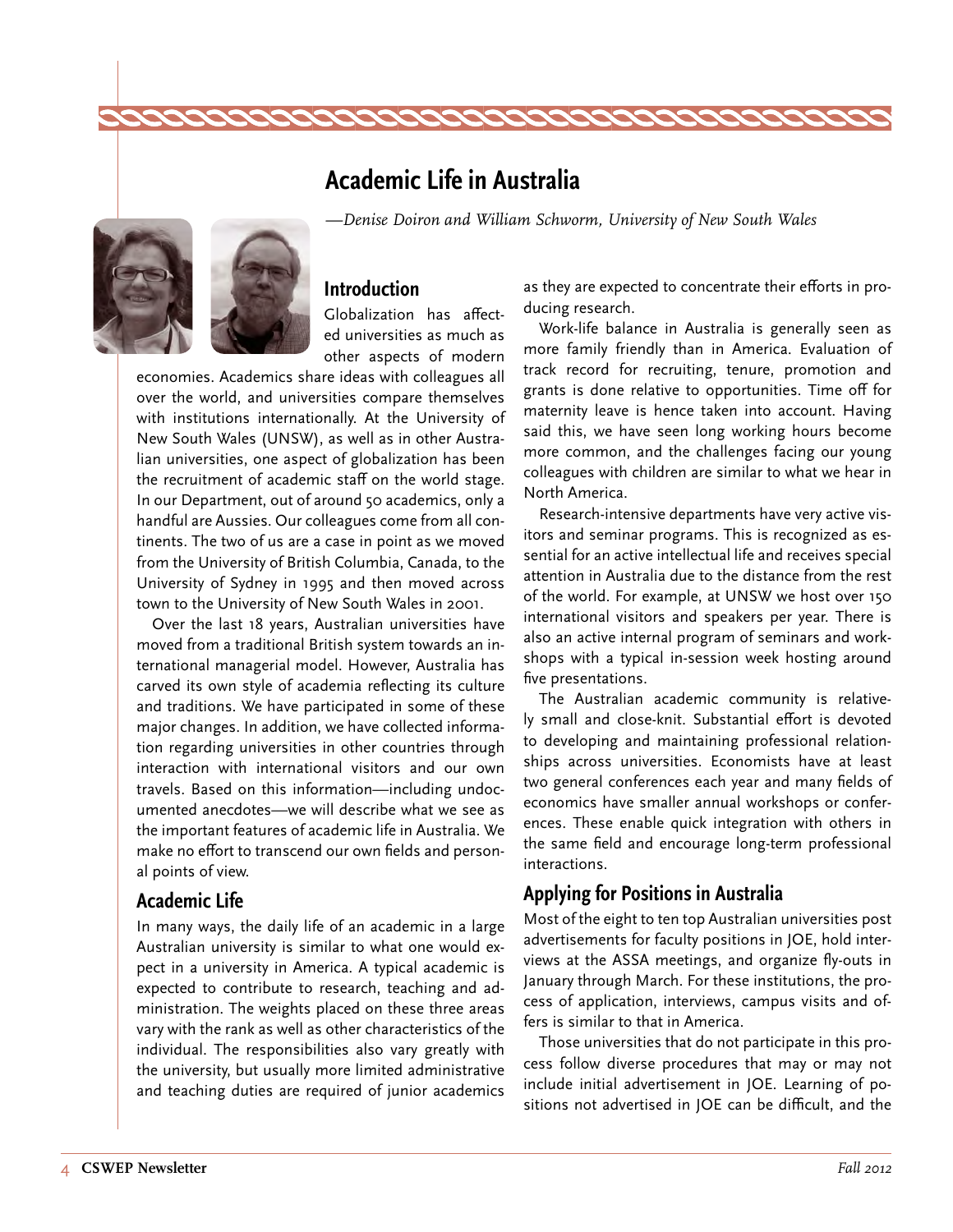<span id="page-4-0"></span>

best procedure is to search the University websites, to enquire through any suitable connections you may have, and to write the heads of school directly.

Postdocs are available in Australia and can serve as the initial stage of an academic career. There is no centralized recruiting system in place, and one must search online or email contact individuals directly. Many postdocs reside in research centers as well as in departments, so a web search should include research centers listed on the School websites.

#### **Initial Contracts and Tenure**

Until recently, Australian universities generally did not offer tenure-track contracts; most positions became permanent after a short probationary period (around one year). Many institutions have now implemented a tenure system through employment contracts. Initial appointments for new PhDs typically are on fixed-term contracts with terms between three and five years. At the end of the contract, the person may be reappointed to a permanent position. Some universities, including UNSW, are now moving to tenure-track contracts that stipulate that a tenure decision be made at the end of a specified term. While these contracts look much like the tenure-track arrangements found in North America, the clock on these tenuretrack contracts is often shorter than what is commonly expected in North America (five years rather than six or seven years). Requirements for conversion to a tenured position are based mainly on research, with attention paid to quality as well as quantity. The specific requirements vary greatly across universities and across departments within universities.

All universities specify circumstances—typically financial—in which tenured academics can lose their employment. Australian universities—like universities in many other countries—do not permit the termination of employment contracts based on the professional views of the academic. However, the grounds for termination in Australia are generally broader and permit more targeting of groups than would be allowed in other universities with which we are familiar. For example, there are cases in major universities in Australia in which tenured academics lost their jobs because they were in programs deemed unviable due to low enrolments.

#### **Academic Ranks and Promotion**

Academic ranks in Australia were adopted from British universities and differ from those in North America. Initial appointments for new PhDs are at the "Lecturer" level, which is analogous to an Assistant Professor at an American university. The next level is a Senior Lecturer, which is similar to an American university's Associate Professor. The next rank in Australia is the Associate Professor, followed by the rank of Professor. Very roughly, the combination of these last two corresponds to the rank of full Professor in the American system.

An unusual feature of the Australian promotion system is that internal promotions to a rank are often more difficult than an external appointment to the rank. This leads to more churning of mid-career academics as they switch universities to obtain a promotion, especially for a Professorship. Our impression is that this feature is gradually eroding as internal promotion becomes more streamlined, but it is still relevant for career paths.

#### **Teaching**

Much of the teaching in the first two years of an undergraduate degree is done in large classes (250-500) with the usual accompanying challenges in terms of management and marking. Our impression is that the teaching workload per course for most academics has increased over time. On the other hand, teaching loads in terms of number of courses have fallen during the last decade. In research-intensive universities, untenured academics teach three to three semester courses per year, with more variation in the teaching loads of tenured academics.

One of the distinguishing features of Australian students is that most attend universities in their home town. This has the advantage that the very best and brightest will attend the top Australian universities, with few attracted to a top university elsewhere. At the same time, Australian universities strive to attract high-quality students from overseas. As a consequence, the top universities have extremely capable students with diverse backgrounds.

#### **Research Support**

Research support is quite good in Australian universities. Initially, junior academics are given start-up grants, and they are expected to apply for internal university research grants to fund specific projects. These funds can add up to \$40,000 and can be used for a broad range of research expenditures such as travel, specialised equipment, research assistance, and funding of co-authors and visitors. There is also dedicated internal funding for conference travel both domestic and overseas.

**[continued on page 13](#page-12-0)**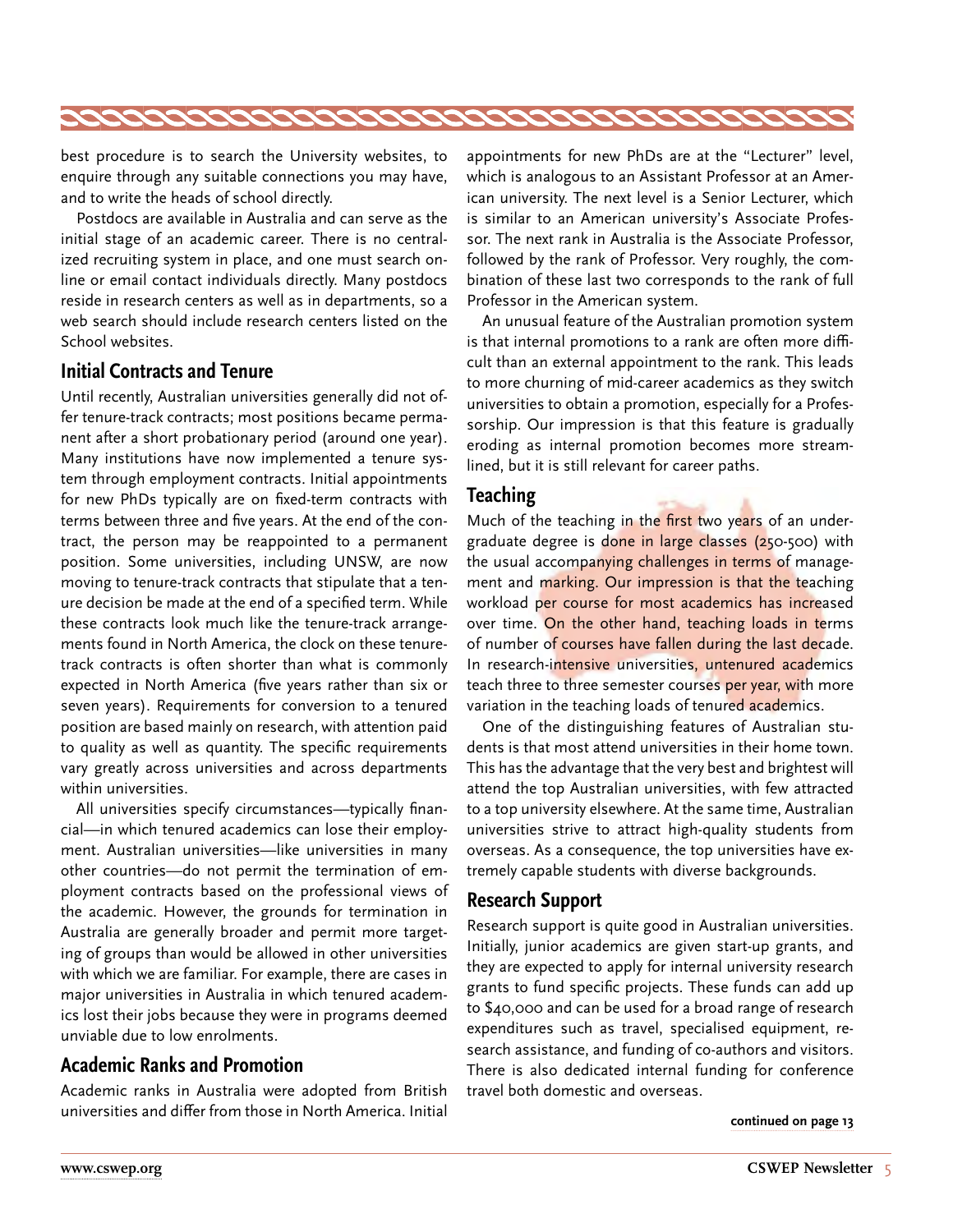### **Finding and Working in an Academic Economics Job in China**

*—Lin Zhou, Shanghai Jiao Tong University*

<span id="page-5-0"></span>

As China started economic reform in the 1980s, many Chinese students went to the United States and the West to study economics and busi-

ness. When they graduated, however, the majority did not return to China because there were few job opportunities back at home. If you became an economist in a Chinese university, you needed the mentality and ability of an entrepreneur to succeed. At that time, modern economic theory was still considered supplementary to the orthodox Marxist economic theory. Justin Lin and a few others established the CCER (the China Center for Economic Research) at Peking University, which was one of the earliest successful institutions in China that hired exclusively scholars trained overseas.

Entering the new millennium, the modernization of economic education accelerated. More universities, particularly business schools (many of them are called schools of economics and management), began to recruit young scholars from overseas. In recent years, if you went to the winter ASSA meetings, you would see delegations from as many as twenty to thirty Chinese universities interviewing candidates just like other US and international universities. Chinese universities have definitely become active participants in the job market for academic economists.

The universities that recruit at the ASSA meetings generally advertise in JOE. Advertising on EconJobMarket.org is less common. And some, particularly in finance, may not advertise in either, and you may have to search university websites for recruiting information. Although most instruction is in Mandarin, many universities also offer courses in English. Unless the advertisement explicitly requires Mandarin, you can assume that jobs advertised in JOE are open to English speakers regardless of whether they speak Mandarin.

While the treatment of scholars recruited from overseas varies among Chinese universities, several major Chinese universities' practices are quite similar. Among them are Peking University, Tsinghua University, Shanghai Jiao Tong University, Shanghai University of Finance of Economics, Fudan University, Xiamen University, Southwestern University of Finance and Economics, etc. More than 60% of the faculty members at Guanghua and CCER of Peking University, and the School of Economics and Management (SEM) of Tsinghua University have doctoral degrees from overseas. The numbers for other schools are somewhat lower but significant nonetheless. Most business schools or economics departments at these universities are headed by senior scholars who have been tenured faculty members in leading US universities. Hence, it is not surprising that they have adopted policies and practices that are standard in mainstream research universities.

Newly-hired faculty members are expected to conduct rigorous research and have it published in leading international journals. If you fail to excel in research after completing a couple of term contracts, then you will have to leave. There is a de facto tenure system, although a strict tenure system is inconsistent with most universities' policies.

Support for academic research is generally adequate, particularly for junior people. Most schools provide an annual budget of around 50k RMB (US \$8,000) for each junior faculty member to cover research-related expenses. There is also external funding from various government agencies. The Chinese National Science Foundation and the Chinese National Social Science Foundation give generous grants to young scholars. Many people are able to get funding, although this is easier for applied research related to China.

The teaching load is modest, at 3 or 4 semester courses per year. However, many schools do not automatically have TAs, so you might have to do tutoring and grading yourself, which can be substantial if you are teaching a large class. You should ask the department head for assistance if you have to teach a large class!

If you are junior, there are two other things you should watch out for: First, there may not be mentors in your research area, as most schools, even Qinghua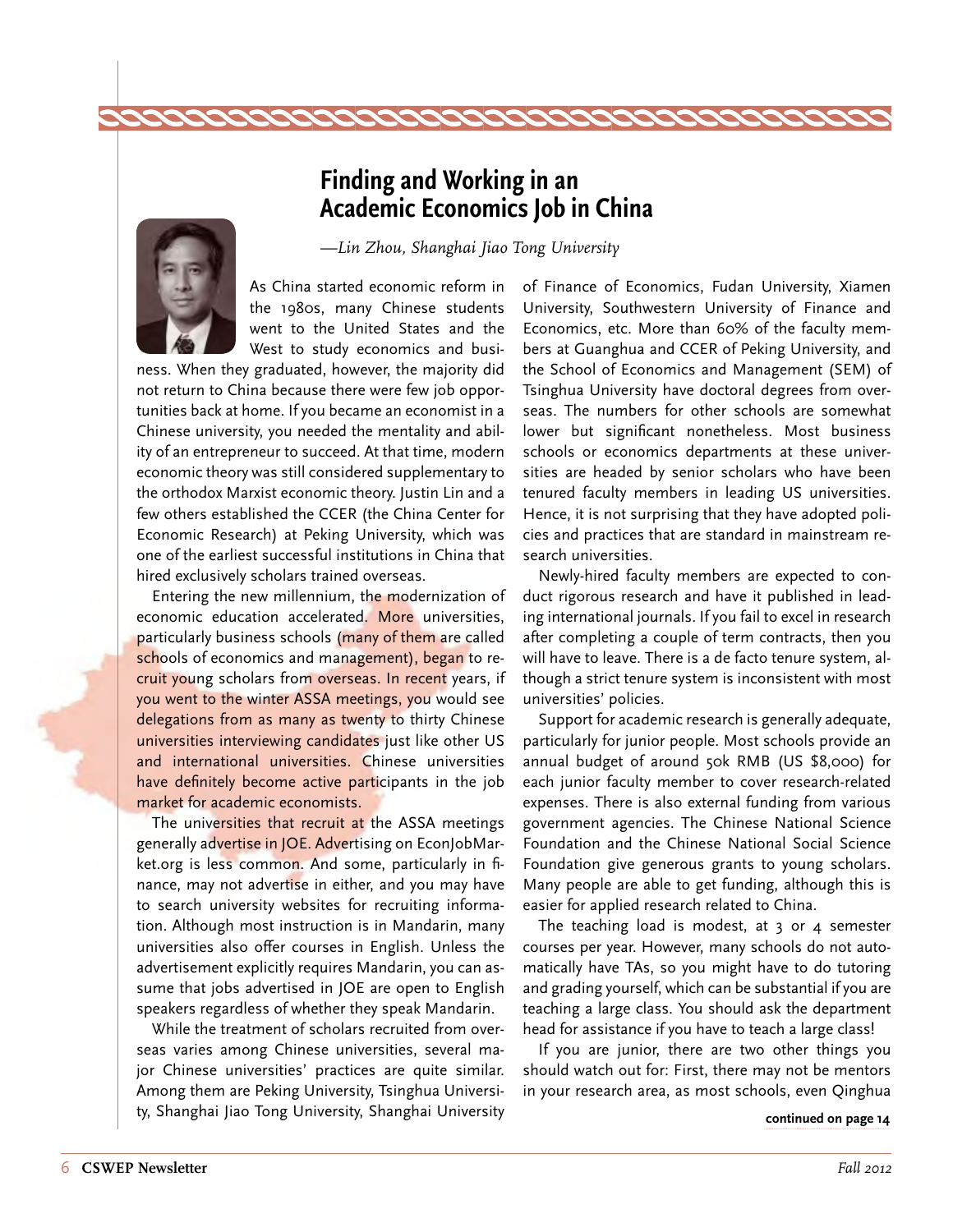### <span id="page-6-0"></span>**Looking for an Assistant Professor Job and Working in Europe**

*—Maia Güell and José V. Rodríguez Mora, University of Edinburgh*

English has become the language of economics instruction in Europe's most prominent departments,

even in non-English speaking countries. Furthermore, many departments would be happy to hire faculty who teach in English even if most instruction is in the local language. Thus, across Europe the market for economists is becoming more international, increasing the scope of possibilities for young economists. What should you know about looking for an assistant professor job in Europe so that you can take advantage of those possibilities?

The short answer is simple. Increasingly, European economics departments, particularly the top ones, are trying to replicate the hiring process used by departments on the other side of the Atlantic. They interview candidates at the ASSA meetings, fly some of them to give job market talks, and offer positions to the successful candidates. Thus, the process is qualitatively like that in the United States.

However, the long answer is that there are important differences in timing, procedures and other details. We will concentrate on Spain and the UK, which have more formalized markets than other European countries, but we will talk a bit about the rest of Europe, too, as more and more institutions elsewhere on the continent are considering hiring economists in the international market.

First, to get a job you have to apply for it. This may sound obvious and/or silly, but we mean it! In general, in Europe (and specifically in the UK) the job market process is more formal and more centralized at the university level and one has to submit a formal application. Even if a department wants to make an offer to a candidate, he or she needs to submit a formal application. Do not be surprised if you need to fill in a strangelooking Human Resources form on top of sending your papers, references and a CV. This is just a formality and should be treated as such. Also, deadlines are often earlier than in the United States, so make sure you check this.

As with US departments, you will find information on European departments that are recruiting in the international market at EconJobMarket.org and in JOE. Departments that do not advertise there are generally not inclined to or used to hiring internationally. Nevertheless, if you are interested in a specific location that does not advertise in the standard international venues, check their web page for openings, and if they have one, follow their application procedure. The fact that they do not search actively internationally does not mean that they will not be interested in you.

An important aspect of the academic job market in Europe is that there are fewer resources than in the United States. In addition, research oriented departments may have a bias towards US-trained candidates. Consequently, many fly-outs involve intercontinental instead of internal flights. Thus, the demand side will typically be more budget constrained than a US department. So, it is really important that you signal your interest in joining a European department. They will not spend resources on you unless you show some interest, for instance, by being willing to go to the European job market fairs (more on this below).

Once you have applied (and signaled that you might be truly interested), if things go well, you will be called for an interview. The best departments in Europe interview candidates at the ASSA meetings in January. Many of these departments consider attending these meetings to be their best marketing tool. But there are two other job market fairs in Europe you should be aware of.

The first takes place at the Spanish Economic Association Annual Meeting (or Simposio de la Asociación Española de Economía, see **[http://www.asesec.org/](http://www.asesec.org/sea/Ingles/home.html) [sea/Ingles/home.html](http://www.asesec.org/sea/Ingles/home.html)**) in mid-December in a city in Spain (in 2012 it will be in Vigo). This Spanish job market fair was a pioneer in Europe. It started over a decade ago and created a job market website that later became the European job market website and now has merged with EconJobMarket.org. Today around 15 Spanish institutions and several research-oriented **[continued on next page](#page-7-0)**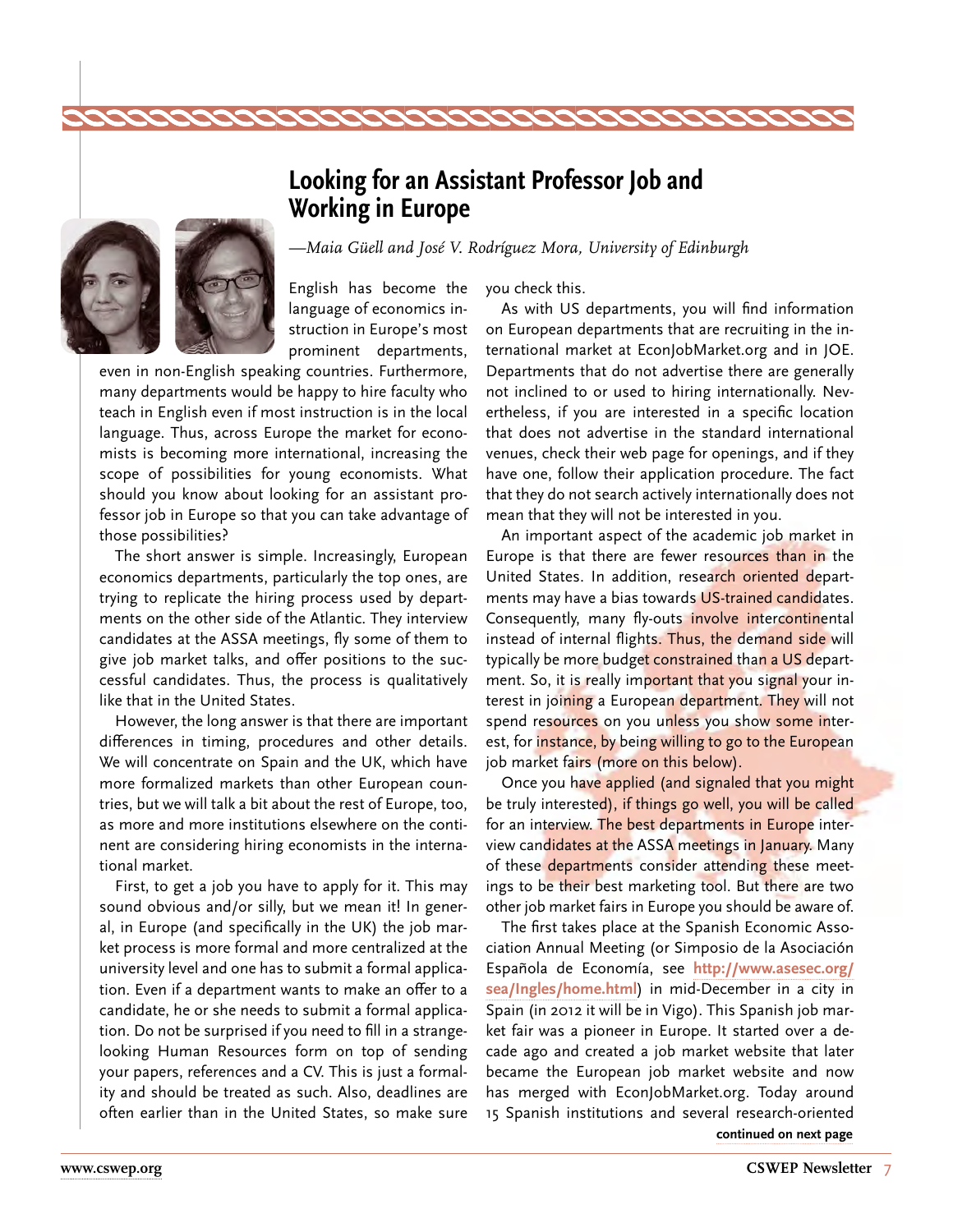<span id="page-7-0"></span>

departments from other European countries attend this event. Some, but not all, of these institutions also interview at the ASSA meetings.

Why should one attend this fair if many of the institutions will also be at the ASSA meetings? There are at least two reasons: first, as emphasized before, you want to signal that you are seriously interested in European institutions. Second, you may want to reserve slots in the ASSA meetings for institutions that only interview there (and the institutions may act similarly). One more important point: the Committee on the Situation of Women in Economics, a subcommittee of the Spanish Economic Association, sponsors a free day-care service for children during the conference, usually run by a professional nursery offering very long hours and located very near to the conference venue.

The other job market fair in Europe is organized by the Royal Economic Society in mid-January in London (see **<http://www.res.org.uk/view/postgraduateJob.html>**). It is mostly UK institutions that attend, but other European institutions do as well. As in the Spanish job market, many UK institutions will also go to the ASSA meetings, but for similar reasons, some may prefer to interview you in London.

The next step in the job market is the fly-outs. In Spain, visits to campus will be quite similar to the US (seminar, interviews, lunch, dinner, etc.). In the UK, the visit to the economics departments will also be similar, but you will also have an interview with a panel composed of members of the economics department and other departments/ colleges (e.g., the college of social sciences) and possibly someone from another university. Again, the reason is that hiring is more centralized at the university level and is more of a multi-party process. You do not really have to prepare specially for this panel interview; simply speak in very general terms and avoid economics jargon so everyone can understand your work. Since it is not easy to find times to convene the entire panel, some departments fly out more than one candidate on the same day. If you share a day with another candidate, do not infer that the department is uninterested in you; it is merely a convenient way to comply with the hiring requirements. Recently, some departments are finding innovative ways to make this panel interview more efficient (e.g., Skype interviews). The panel interview should be treated as a minor technicality.

The final step is the job offer. Again, European institutions tend to mimic their US counterparts. However, there is still a large gap in the competitiveness of the offers, although this is often compensated with somewhat less teaching in Europe. In Spain, the research-oriented universities offer tenure-track assistant professor jobs. The Ramon y Cajal and the Juan de la Cierva grants allow you to buy out teaching and can make job offers more competitive at the junior level. Do ask for these if you have a fly-out to a Spanish university. The UK has a tradition of very good universities. In the last decade or so, allocation of public resources to universities has been based on research output (the so-called research assessment exercise), which has translated into more competitive offers as well as an increase in the average level of research in all universities. The main difference between the UK and US is that there is no real tenure-track in the former (although some institutions have recently been working on how to implement one). Typically, after one-year probation you will have employment security "for life," and jumping from lecturer (assistant professor) to reader (associate professor) will not be framed around a fixed-period tenure track.

In other European countries, things may differ. The general rule is that research-oriented institutions are moving towards a US-style system and attend the ASSA meetings. At least formally, there are still plenty of country-specific rules and regulations hampering the international academic market, but this should not deter you from trying. Many of the most interesting institutions have managed to overcome these difficulties.

In France, for instance, there is a formal procedure that assigns faculty to universities based on a central ranking of all candidates. Nevertheless the most research-oriented departments have managed to find loopholes that allow them to hire directly. As a general rule: if a university advertises in the standard venues, you should not worry too much about these regulations.

In general, Europe is a much more interesting market for young economists than at any time in the past. The quality of economics departments is clearly improving, and the research focus at many has become apparent. Salaries may still be lower than in the United States (although there is a large variance across countries and departments, with some of them offering internationally competitive wages), but their overall conditions can be very attractive. We encourage you to try!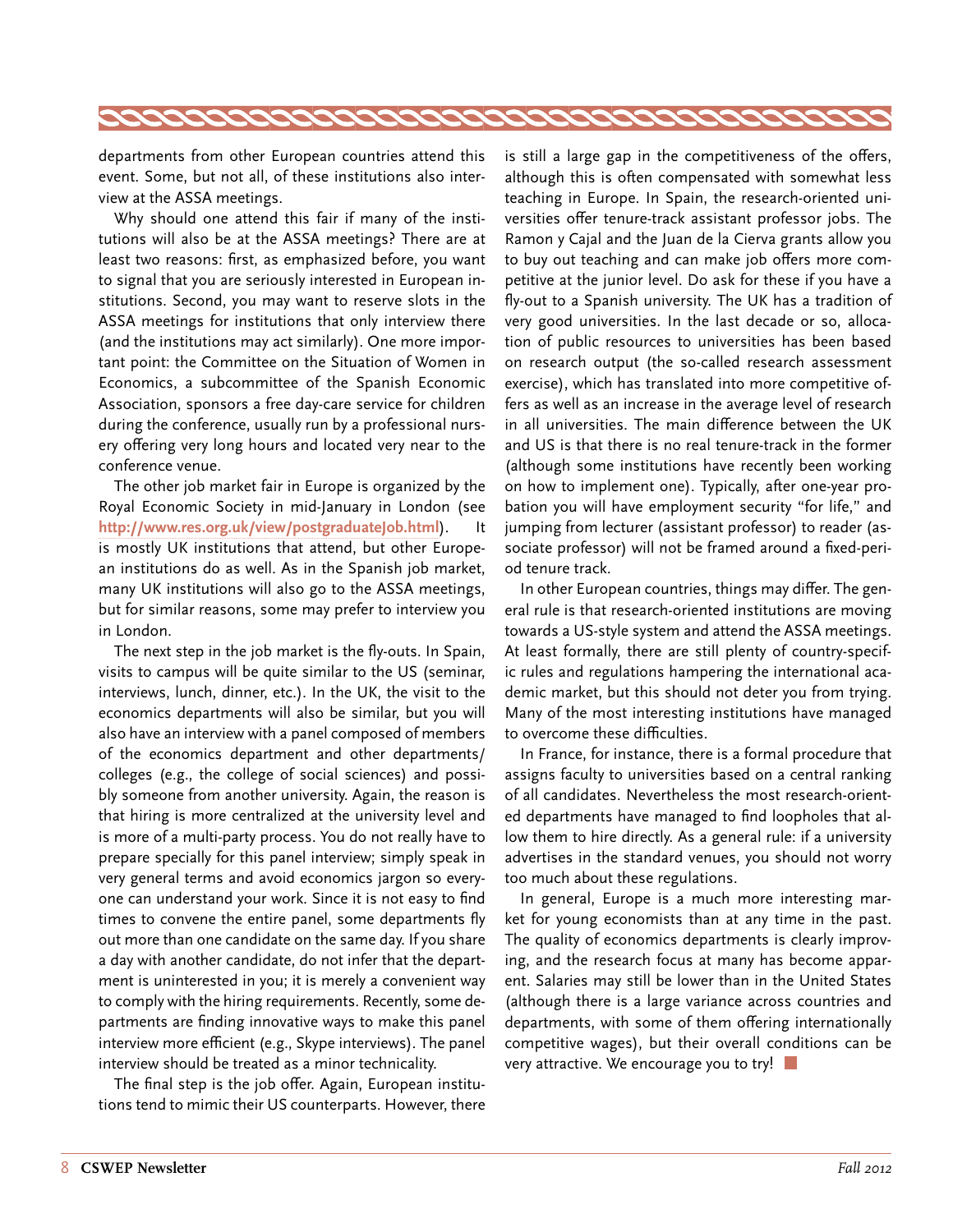### **The Academic Labor Market in Japan and the Presence of Women**

*—Yukiko Abe, Hokkaido University*

<span id="page-8-0"></span>How has the academic labor market for economists in Japan changed over time? Two or three decades ago, the way it worked was very different from markets of other countries. But globalization and other factors have brought a significant change. In the following, I discuss three dimensions of the change: the entry-level job market, evaluation of publications, and the proportion female among students and faculty members.

Until the 1990s, new PhDs obtaining "tenured" employment (titles include from assistant, lecturer, and associate professor) was quite common in academic settings in Japan. The prevalence of tenured employment was perhaps related to the fact that employment in the Japanese market in general was stable and longterm at that time. Over time, however, non-tenured positions became more common for new PhDs. These include post-doctoral positions that do not involve teaching responsibilities as well as assistant professor positions that require teaching. Universities may have introduced fixed-term positions in order to increase mobility in hopes of stimulating research, to prepare for declining demands for positions in the future, and as a natural response to the increasing prevalence of fixed-term employment contracts in other labor markets in Japan. Although non-tenured positions have become more common over time, many new PhDs still get tenured positions, and those who start with nontenured positions often obtain tenured positions after several years, mostly by changing employers.

Fixed-term contracts in Japan are different from the tenure-track system in North America and other countries. Most such contracts in Japan are essentially nontenure track. The term varies from two to six years, depending on the institution, but many schools do not make tenure decisions. Consequently, most employees under these contracts leave the position at some time **[continued on next page](#page-9-0)**

during or at the end of the term. A tenure-track system that involves tenure decisions made by the employing institution is rare, primarily because employing institutions try not to produce negative images of departing employees associated with the denial of tenure. Since mobility is low and employment opportunities for midcareer academics are limited, it is considered better to avoid any negative reputation for young researchers. And, of course, making tenure decisions can be a labor-intensive process, and perhaps employing institutions are not willing to bear that cost.

The way in which publications are valued has changed over time as well. In my view, globalization has had a sizable effect. Many institutions now emphasize English publications in hiring and promotion decisions. Typically, having publications in English is highly desired. Globally-accepted measures (e.g., impact factors, citations) are used to evaluate the quality of such publications, although how important those measures are differs by field and/or institution. Accordingly, many researchers now write papers in English on issues that are concerned mainly with policies or phenomena in Japan and aim to publish those papers in internationally-recognized journals. In the past, such papers might have been written in Japanese and probably would not have been aimed at international journals.

This aspect poses a subtle dilemma for some people, especially those concerned with careers in empirical or policy-related fields. (The issue is less significant for those in theoretical fields since they target international journals anyway.) The problem is that the important policy issues inside Japan may not always be suited for producing papers that are interesting to, and thus publishable in, international journals. People have different views on this point. Some believe that, as long as research and writing are well done, papers on issues that are totally Japan-oriented are publishable in prestigious international journals; others think that, for topics that are specific to Japan, the possibility of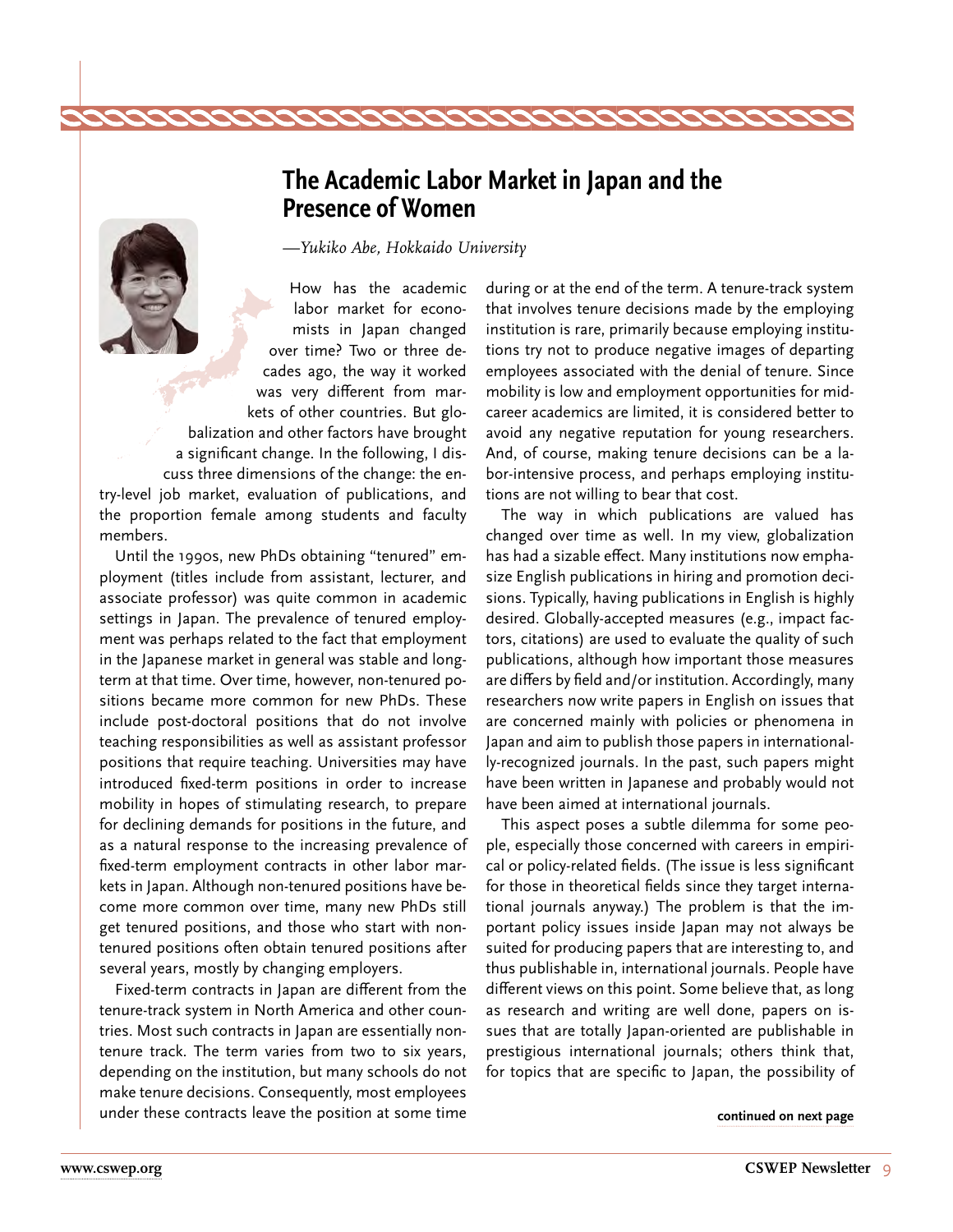<span id="page-9-0"></span>

publication in such journals is lower than for other, more general topics.

If one takes the latter view, then the question becomes what kind of topics are most suitable: those that are relevant in Japan, or those that attract the interest of international audiences? Of course, this question has no definite answer, and ultimately it is a matter of individual choice. Publication records are valued in hiring, promotion, grant applications and other decisions, but how much weight each type of publication carries is not always the same. Nevertheless, how publications are valued is obviously a serious concern for many young researchers, especially under the tough demand conditions in the academic labor market. My sense is that globalization and other factors changed this equation to favor internationally-recognized topics.

Now I turn to the presence of women. According to government statistics, the proportion of women in economics-related fields has been increasing in Japanese universities, as explained below. (Here, economics-related departments encompass relatively wide areas, including business, economics, management, and commerce, but in the following, I refer to them "economics.")

The proportion female among students entering undergraduate programs in economics was 3% in 1970. This rose to 27.8% in 2011. Among public universities, schools that are largely funded by national or local governments and offer relatively low tuition, the same proportion was 2.7% in 1970, and 34.3% in 2011. The proportion of women majoring in economics started to accelerate around 1980, increased steadily until recently, and is higher at public universities than at private universities. Parents may be more willing to send their daughters to economics programs at four-year universities as long as tuition is relatively low, which may explain the higher proportion female in public universities. Also, the Equal Employment Opportunity Law was enacted in 1986, and perhaps more women started to choose an economics major than previously because they expected to experience the benefits of this law in their future careers.

The situation is generally similar at the post-graduate level. In master's programs in economics, the proportion female of new enrollment was 3.2% in 1970, and 36.7% in 2011; at the PhD level, it was 2.1% in 1970, and 27.5% in 2011. The timing of the increase is generally similar at all three levels, but the sex ratios are somewhat different.

The proportion of economics faculty members who are female was less than 1% for full professors until the late 1970s. It rose to 9% in 2011. Among associate professors, it was 2.4% in 1970, and 20.3% in 2011. These developments have been more dramatic for public universities. In 1970, among 500 full professors at public universities, none were women; among 406 associate professors, only 4 were women. The fraction female remained below 2% among full professors until 2000, when it began to increase faster. The proportion was 7.9% in 2011.

In summary, the proportion female of faculty members was very low until 1990, but it has gradually increased since then. However, it still has not caught up to the proportion female of students. Obviously, this process takes time because the proportion female of new enrollment is the fraction in a "flow" variable whereas the proportion female among faculty members is a ratio in a "stock" variable. This "stock" nature is strongest for full professors. Since the proportion female among associate professors reached 20% in 2011 and associate professor positions are tenured, as long as women are promoted to full professors at the same rate as men, the proportion female among full professors will become close to the proportion in associate professors. However, the proportion female of associate professors is still about 10% below the proportion female of students. Another thing to note is that, although the fraction of economics faculty members who are women has been increasing overall, their number in some of Japan's "top" research universities is quite low.

In 2011, the Japanese Women Economists Network (J-WEN) started as an initiative to promote the status of women among economists. In 2012, the Japanese Economic Association (JEA) established a committee to promote research activities of young researchers and female researchers. J-WEN organized a networking event of female economists in September 2011 and has continued various forms of networking since then. In 2012, we will have the first mentoring workshop at the fall meeting of the JEA, largely due to efforts by Reiko Aoki, Takako Fujiwara-Greve, and Yuka Ohno. Both Reiko and Yuka have benefited from CSWEP directly or indirectly in their careers. In organizing the mentoring workshop, knowledge of the past experiences of CSWEP's mentoring program, CeMENT, has been extremely helpful. Hopefully, this workshop will serve to stimulate improvement in the careers of female economists of future generations. So far, the networking and mentoring efforts have attracted much enthusiasm from female economists of various cohorts. Sustaining this enthusiasm and making real progress in the long run remains our biggest challenge.  $\Box$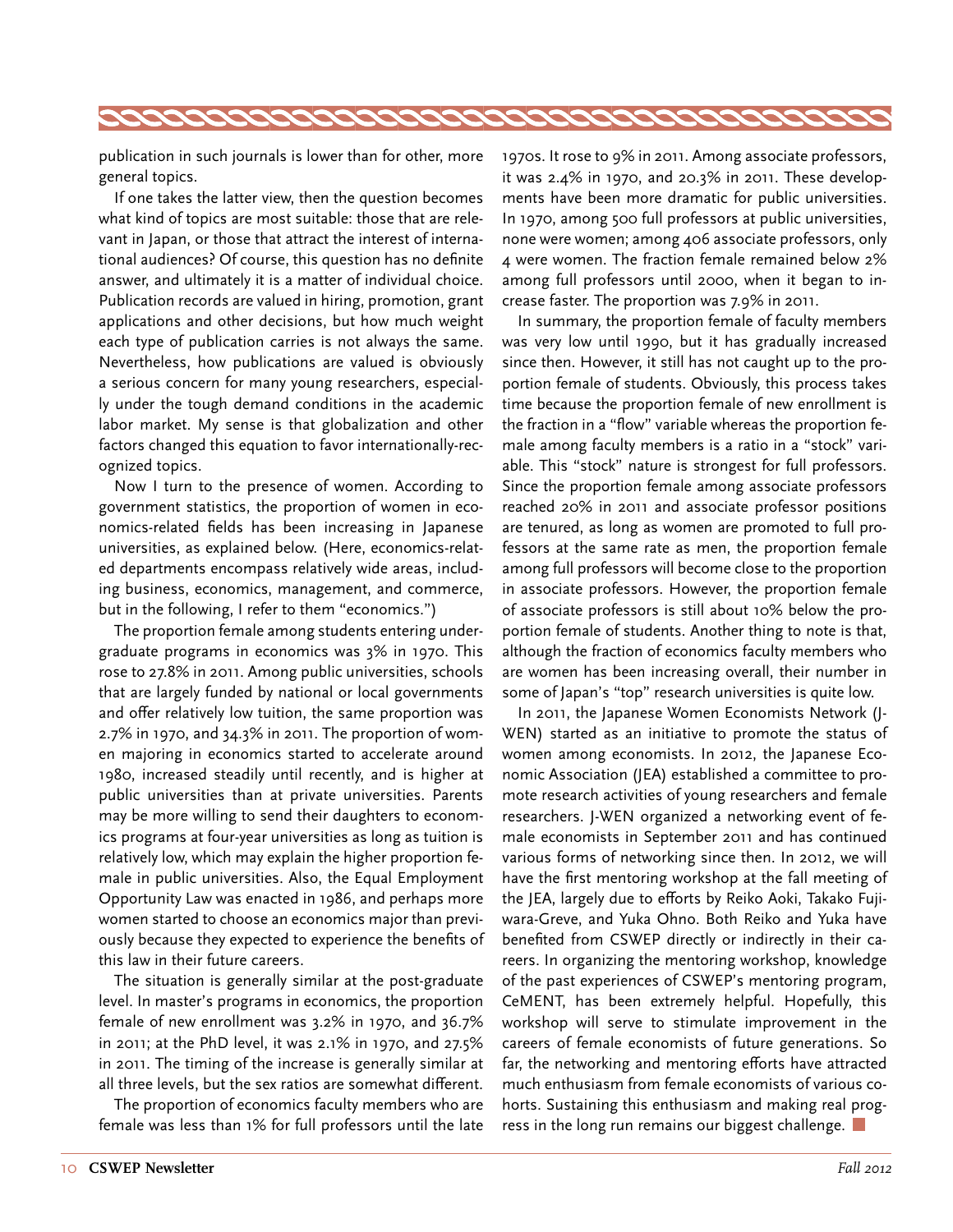### **Does Working Outside the U.S. Affect Scientific Productivity?**

<span id="page-10-0"></span>

*—Shulamit Kahn and Megan MacGarvie, Boston University*

You want to be nearer home, or maybe you are just adventurous and want to try someplace new. If

you leave the United States, will it hurt your research productivity? Or maybe your former teachers from your undergraduate institution are telling you that if you come home, you will help raise the quality of their research. You would prefer to stay in the United States, but you feel a responsibility to those back home who helped launch your academic career. Will returning home make a difference, or will you enhance science in your home country just as much by staying in the U.S.? We have been studying these questions for a sample of natural scientists and engineers and expect that much of what we have learned also applies to economists. The underlying papers ("How Important is U.S. Location for Research in Science?" "The Effects of the Foreign Fulbright Program on Knowledge Creation in Science and Engineering," and "Do Return Requirements Increase International Knowledge Diffusion? Evidence from the Fulbright Program") can be found on Kahn's website.

According to the National Science Foundation's Science and Engineering Indicators 2012, the United States produces more doctorates in science and engineering (S&E) than any other country (16% in 2008), is home to a disproportionate share of top scientists, and publishes 65 of the top 100 journals (based on the Web of Science 5-year impact-factor). The U.S. is home to many of the most highly-rated universities in the world. The U.S. is even more dominant in social and behavioral sciences, producing 24% of doctorates in 2008.

As a newly minted PhD, how should you evaluate a potential job outside the U.S.? The answer is likely to hinge on whether the U.S. offers inherent advantages to scientists whose productivity would fall if they located elsewhere. Proximity to a high concentration of top scientists that creates large knowledge spillovers, top journals and scientific conferences headquartered in the U.S., extensive financial resources devoted to R&D, and a U.S. culture of academic competitiveness may all contribute to a special advantage in science. On the other hand, advances in communication technology and increased investment in science in other countries may have eliminated these advantages. Perhaps the United States has merely succeeded in attracting a large number of exceptional scientists who would be productive in any location, and the apparent advantage of doing science in the U.S. is all due to selection.

At the same time, many countries with relatively low

*. . . the negative impact of being outside the U.S. is large for scientists in countries with low GDP per capita but seems to be completely absent for rich countries.*

levels of scientific activity subsidize the costs of doctoral education for their citizens in countries with a cutting-edge research environment, but also require funded students to return to the home country after completing their studies. The goal of the return policies is to strengthen research in the sending countries. If these researchers are hurt by being forced to return, and if they would retain strong ties to their country and foster research there even if they remained in the U.S., the policies may be counter-productive.

In our research, we have addressed these issues by analyzing the publication and citation histories of a sample of U.S.-educated, foreign-born scientists, half of whom were funded by the Fulbright Foreign Student Program (also called the Fulbright Visiting Students Program). Fulbright is the main U.S. government program that brings students from other countries to pursue graduate study in the U.S. The State Department touts the Fulbright program as "our country's premier vehicle for intellectual engagement with the rest of the world."

**[continued on next page](#page-11-0)**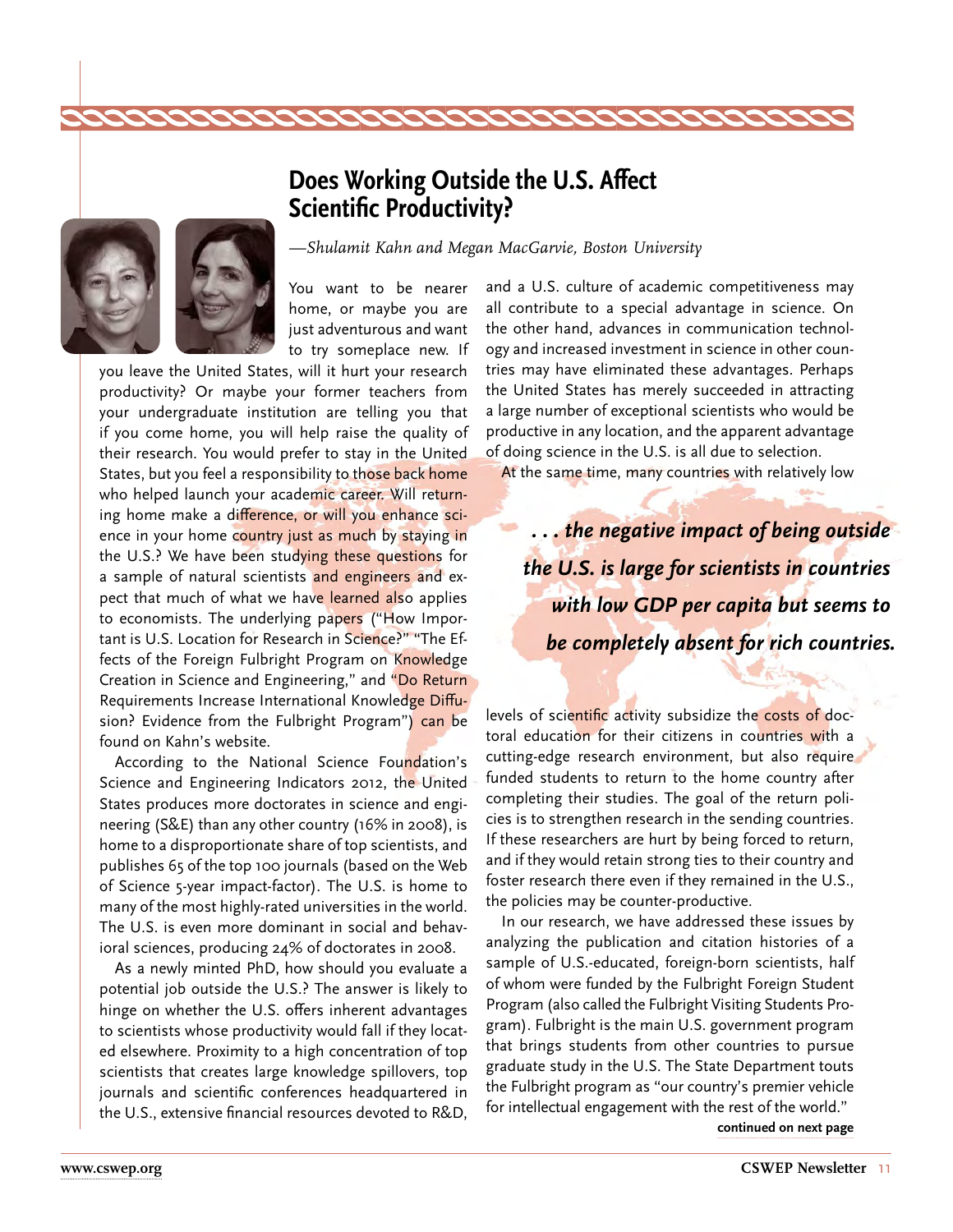<span id="page-11-0"></span>

Students who receive a Fulbright Scholarship for study in the U.S. come on a J-1 student visa that requires them, by law, to leave the U.S. when they finish their education and to spend at least two years in their home country before they can return to live in the U.S. Most other foreign graduate students are not subject to this requirement. Therefore, recipients of Fulbright Fellowships are far more likely to be working outside the United States. We exploit this difference to address the endogeneity of location.

We collected data on the location and publication histories of 244 pairs of foreign-born scientists who received U.S. PhD's between 1991 and 2005. Each pair consists of a Fulbright recipient and a non-recipient, matched as closely as possible on field, institution, year of PhD, country of origin and, often, advisor.

#### **Location and Productivity**

Compared with those located outside the U.S., U.S.-located scientists produce more publications and more publications in high-impact journals (journals with an impact factor above the median for their field) each year. The difference is most stark between the U.S. and lower-income countries but still large for higher-income ones. These U.S.-located scientists' articles also receive significantly more citations and cite more recent literature. However, these comparisons are problematic if better scientists are more likely to remain in the U.S.

To address this problem we use Fulbright status to instrument for location. Although we constructed our Fulbright and control samples to be very similar in ability and background, there may still be differences in inherent research potential between the two groups. Therefore, we also control for background factors, including country of origin and pre-PhD publication record. In addition, we conduct a number of robustness checks, including propensity-score matching in which Fulbright recipiency is only one determinant of the propensity to be in the U.S.

Our results are robust. Working outside the U.S. leads to fewer total and last-authored publications and fewer publications in high-impact journals, on average, and to fewer total citations to publications in high-impact journals. Further, the negative impact of being outside the U.S. is large for scientists in countries with low GDP per capita but seems to be completely absent for rich countries. Also, scientists in lower-income but not in higherincome countries cite older publications.

#### **Return Requirements and Knowledge Diffusion**

So, if you are from a low-income country, returning home will reduce your research productivity, but can you justify the sacrifice by the benefit you give your native research community? Will returning help you bring home new knowledge or reduce the knowledge flow by leaving you less up-to-date? The answer to this question surely depends on how much physical presence affects your ability to share the knowledge you produce.

We analyze knowledge diffusion by citations to published articles in science and engineering journals. On average, there is a "Fulbright premium" in which Fulbrights from low-income countries are cited twice as much at home per article as controls from similar countries. This premium is not explained by a higher tendency among Fulbrights to publish in regional journals or in the scientific fields in which the home country has the greatest strength. Instead, the "Fulbright premium" appears to be entirely explained by the fact that Fulbrights are more likely to be located in their home countries than are controls without return requirements. So, for those who return to low-income countries, if they do publish they increase diffusion of science to their countries. However, they are less likely to publish.

Thus a scientist who returns to a low-income country publishes fewer papers, but each paper is better known at home, and the two effects cancel. Neither effect is observed for those returning to high-income countries.

Do our results extend to economists? One difference between economists and natural scientists is stay rates. In a 2010 Oak Ridge Institute for Science and Education working paper, Michael Finn found that as of 2007, foreign students with economics PhDs were substantially less likely to stay in the U.S. than those in most natural sciences and engineering fields, although their stay rates were similar to other social sciences and agricultural science. Some 43% of 2002 economics PhDs were in the U.S. 5 years post-PhD, compared with 62% of all science and engineering. This may be because outside the U.S., there are more non-academic economics jobs than natural science and engineering non-academic jobs. However, we expect that many of our results will apply to researchers in economics. A research economist who locates in another high-income country should anticipate being just as successful in publishing as she would be in the U.S., and her research should have a similar impact as measured by citations both in the U.S. and in her home country.  $\Box$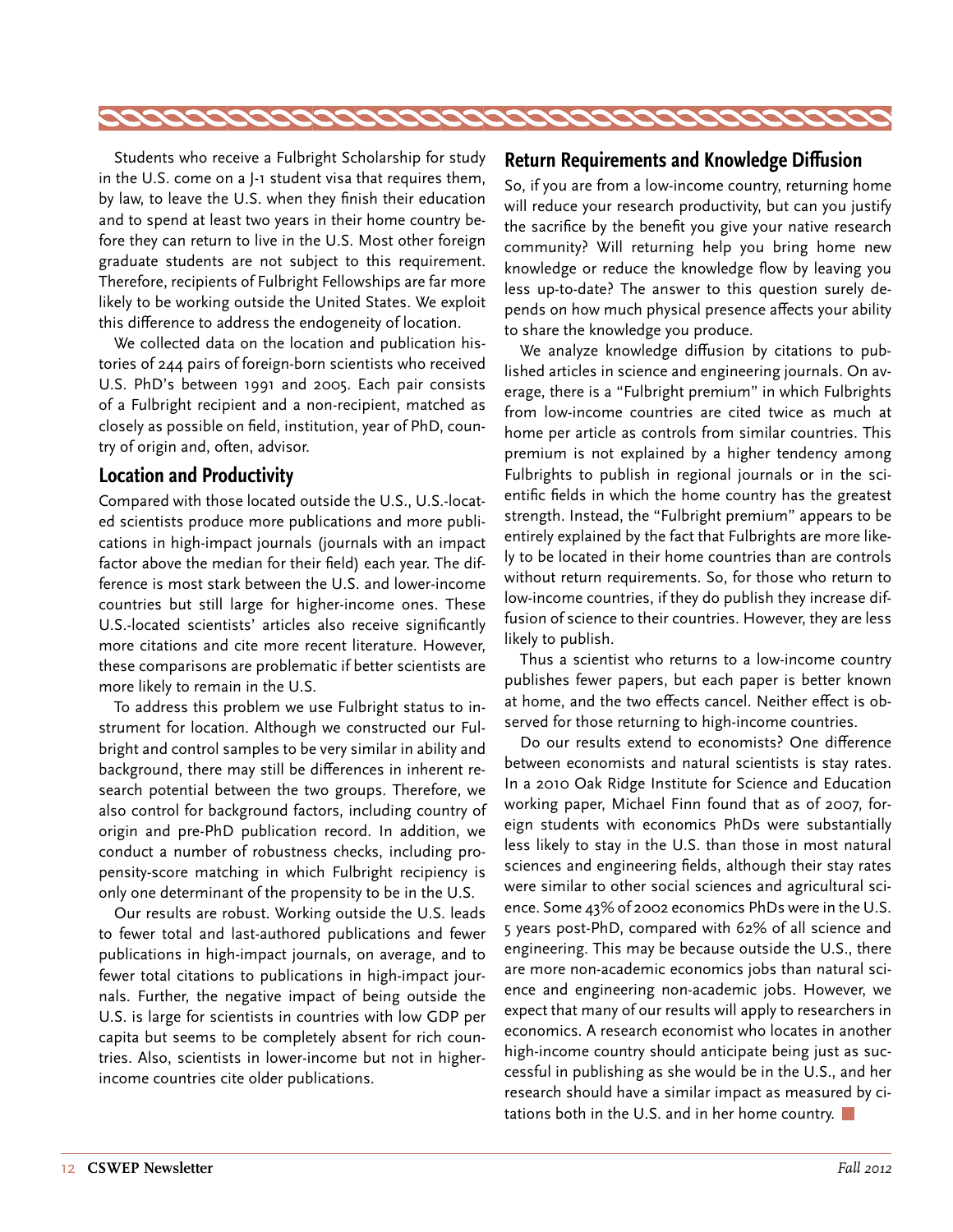<span id="page-12-0"></span>

### **Academic Life in Australia**

#### **continued from [page 5](#page-4-0)**

The main national research funding agency for economists is the Australian Research Council (ARC). (For those doing health economics the NHMRC is also a possible source of funding.) Large grants (over a million) are possible and not that unusual. However, the track record is an important component of the evaluation process (as is the case in North America), and it can be difficult for junior academics to get large grants unless they team up with more established colleagues. Since the size of the market is smaller in Australia, the competition for grants is not as intense. We believe that for an academic at UNSW for example, the probability of receiving a large ARC grant is higher than for a comparable academic in the USA or Canada.

The sabbatical system is the best we have seen: an academic can take six months sabbatical every three years. While on sabbatical, the academic earns 100% of his/her salary, and there are various tax breaks and travel funding schemes that raise the real salary above 100%. It is understood that sabbatical leave is an important part of staying in touch with academics overseas.

#### **Life in Australia**

Most universities in Australia are in large urban centers such as Sydney with a population of between  $4$  and  $5$  million or Melbourne with a population around  $4$  million. The cities offer an extremely vibrant multi-cultural experience, the arts are high-quality and well-attended, sports are an integral part of the culture, and beaches and wineries are always close by. And, as Australians say, the weather is fine.

An important aspect of life in Australia is that even in large cities, one does not experience the same level of social problems that often are found in America in terms of crime, poverty, and lack of community involvement. In brief, the quality of life in Australia is very high: the cities offer all the amenities of large urban centres yet one feels safe and relaxed.

#### **Conclusion**

The quality of academic life in Australia is very high and in many ways is similar to what one expects in North America. This is not surprising since we are competing with universities all over the world in recruiting academics; this competition pushes us towards accepting the

best features of academic research environments found internationally.

The distance from Australia to the rest of the world is a feature that cannot be changed although its impact may be moderated. Technology does make long distance coauthorship easier than ever before, but it is important to establish the networks that make this possible. This could be difficult for a junior academic who does not travel. On the other hand, for an academic who wants to travel, the funding is available, it can be done and many people like it.

Personally, we found the move from Vancouver, Canada, to Sydney to be easy and rewarding. We adjusted to life in Sydney immediately, and we have managed our professional careers as we would have in other countries. We have co-authors in different countries, and we travel a lot each year for research and personal reasons. The quality of life in Sydney and in Australia generally is very high. A short time walking around Sydney shows how vibrant, dynamic, sophisticated and cosmopolitan the city truly is. In many ways, the research and academic life mirrors this.

n.

#### **Summer Economics Fellowship Opportunities**

**Sponsored by the American Economic Association and the National Science Foundation, Summer Economics Fellowships are available to senior graduate students and junior faculty. During their residency, fellows participate as members of the research community while engaged in a research project of their own choosing. Fellows will be mentored by experienced economists both on scientific issues, and career issues such as negotiating publications, the job market, and advancement strategies. Fellows are encouraged to present a research seminar at the sponsoring agency during their fellowship. Fellows are typically either junior faculty, postdocs or graduate students at the dissertation stage. Fellows are to be chosen by the program with the agreement of the sponsoring institution in line with the goal of advancing the participation of women and underrepresented minorities in the economics profession, the fit of a candidate with the activities of the research group at the sponsoring institution, and the value of the proposed research to advancing the sponsoring institution's own goals. See the summer fellowship website ( [http://www.aeaweb.org/committees/cswep/sum](http://www.aeaweb.org/committees/cswep/summerfellows/)[merfellows/\)](http://www.aeaweb.org/committees/cswep/summerfellows/) for more details and application information.**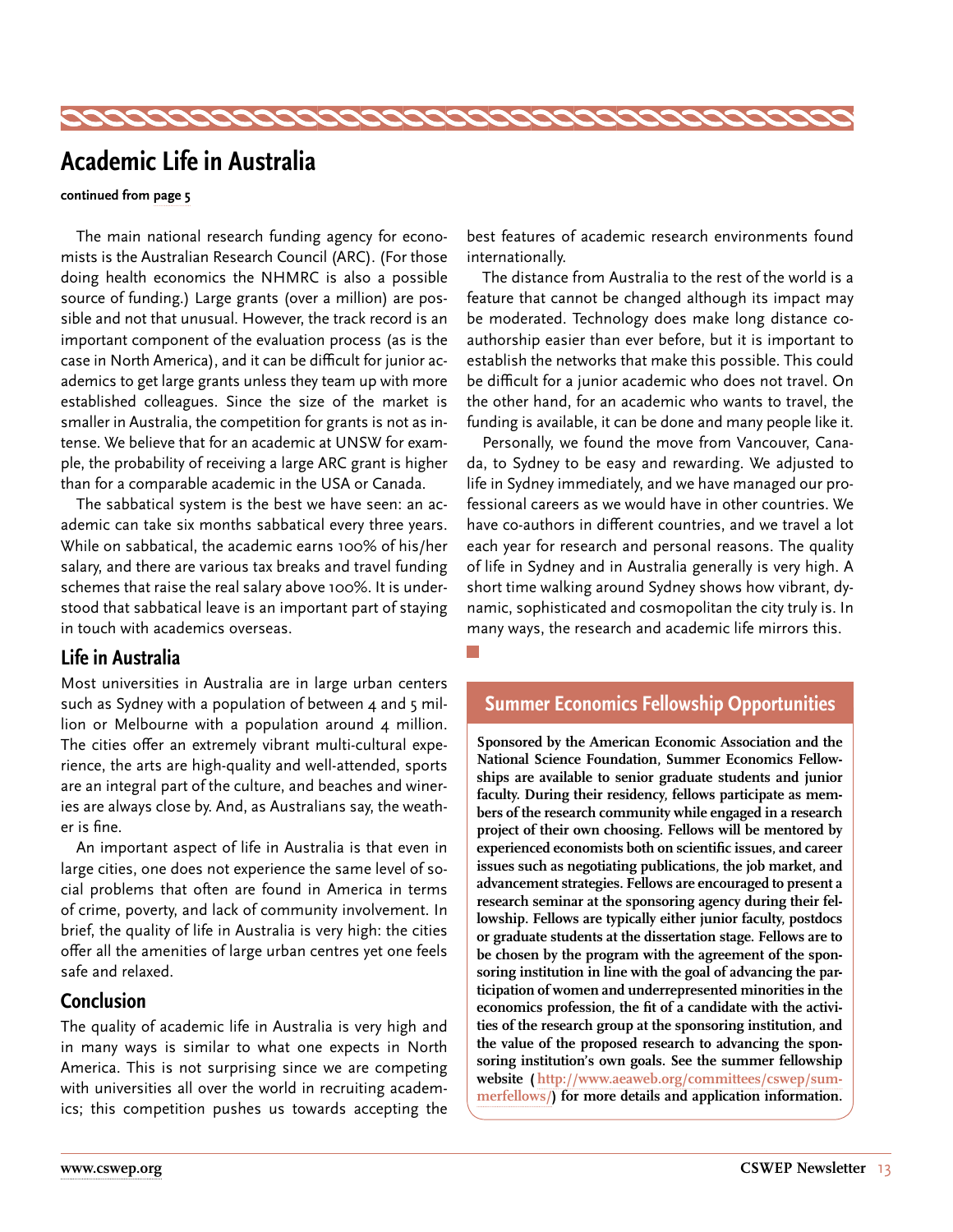<span id="page-13-0"></span>

### **Economics Job in China**

#### **continued from [page 6](#page-5-0)**

and Peking University, do not have many established senior faculty members who have returned from overseas. Second, many schools do not have seminar series that are comparable to those in leading research institutions. Hence, you will not have frequent exposure to the sharpest minds and the newest ideas as doctoral students in world-class programs do. You have to do things to alleviate these problems: keeping in touch with your advisers and other senior people in your field, going to high-quality conferences, and paying short-term visits to leading economics departments. You can also ask the department or the school to invite leading scholars in your field. In many cases, the department or the school is willing to do this.

In terms of monetary compensation, most Chinese universities don't pay as much as US, Hong Kong, and Singapore universities. The annual salaries for assistant professors are between 250k and 400k RMB (\$40,000 to \$60,000). In addition, there is usually an annual housing subsidy of around 50k RMB. Salaries for senior faculty members are about twice as much, but they are generally negotiated, as each case is different. There is sometimes external funding from government agencies or private corporations that supplements regular salaries.

Finally, I should briefly discuss where to live. Most Chinese know about the cities where major Chinese universities are located and can form their preferences. Non-Chinese who do not know China and its cities well must do some serious research as well as soul-searching. If you are language challenged, the safe bets would be Beijing and Shanghai: Beijing if you like Washington, Shanghai if you like New York. The choice is wide-open for the more adventurous type, although you can hardly go wrong with Shanghai, where the city never sleeps.  $\Box$ 



### **In Memory of Anna Schwartz's Contributions to Economics**

### *A Monetary History of the United States, 1867–1960*

Anna Jacobson Schwartz, a pioneering figure in economics, passed away in June. Schwartz was best known for her collaboration with Milton Friedman on *A* 

*Monetary History of the United States, 1867–1960,* published in 1963. She also authored or co-authored many other influential books and papers. A leading financial historian, she was an expert on monetary and banking statistics and policy in the United States and Britain.

Schwartz and Friedman argued that too-tight monetary policy by the Federal Reserve—the "Great Contraction"—during the 1930s played a pivotal role in turning the 1929 stock market crash into the Great Depression. Their work revolutionized thinking on the importance of money in the economy.

Schwartz worked at the National Bureau of Economic Research for decades. She met Friedman while working there, when he and his wife, Rose, heard from mutual friends that Schwartz might have a baby carriage to lend. Arthur Burns, who was head of the NBER at the time, suggested that Schwartz and Friedman work together. In an oral history conducted by Claudia Goldin, available at **[http://www.nber.org/](http://www.nber.org/nberhistory/oralhistories2.html) [nberhistory/oralhistories2.html](http://www.nber.org/nberhistory/oralhistories2.html)**, Schwartz commented that her understanding of economics really began when she started working with Friedman.

Schwartz received an undergraduate degree from Barnard College at age 18. She then entered the PhD program in economics at Columbia University, from which she ultimately received her PhD at age 48. She and her husband, Isaac, raised four children.

Schwartz was a Distinguished Fellow of the American Economic Association and the recipient of nine honorary degrees. She served as executive director of the U.S. Gold Commission, which was charged with making recommendations about the role of gold in the U.S. monetary system. Her last NBER working paper, "Epilogue: Foreign-Exchange-Market Operations in the Twenty-First Century," coauthored with Michael Bordo and Owen Humpage, was issued in April 2012.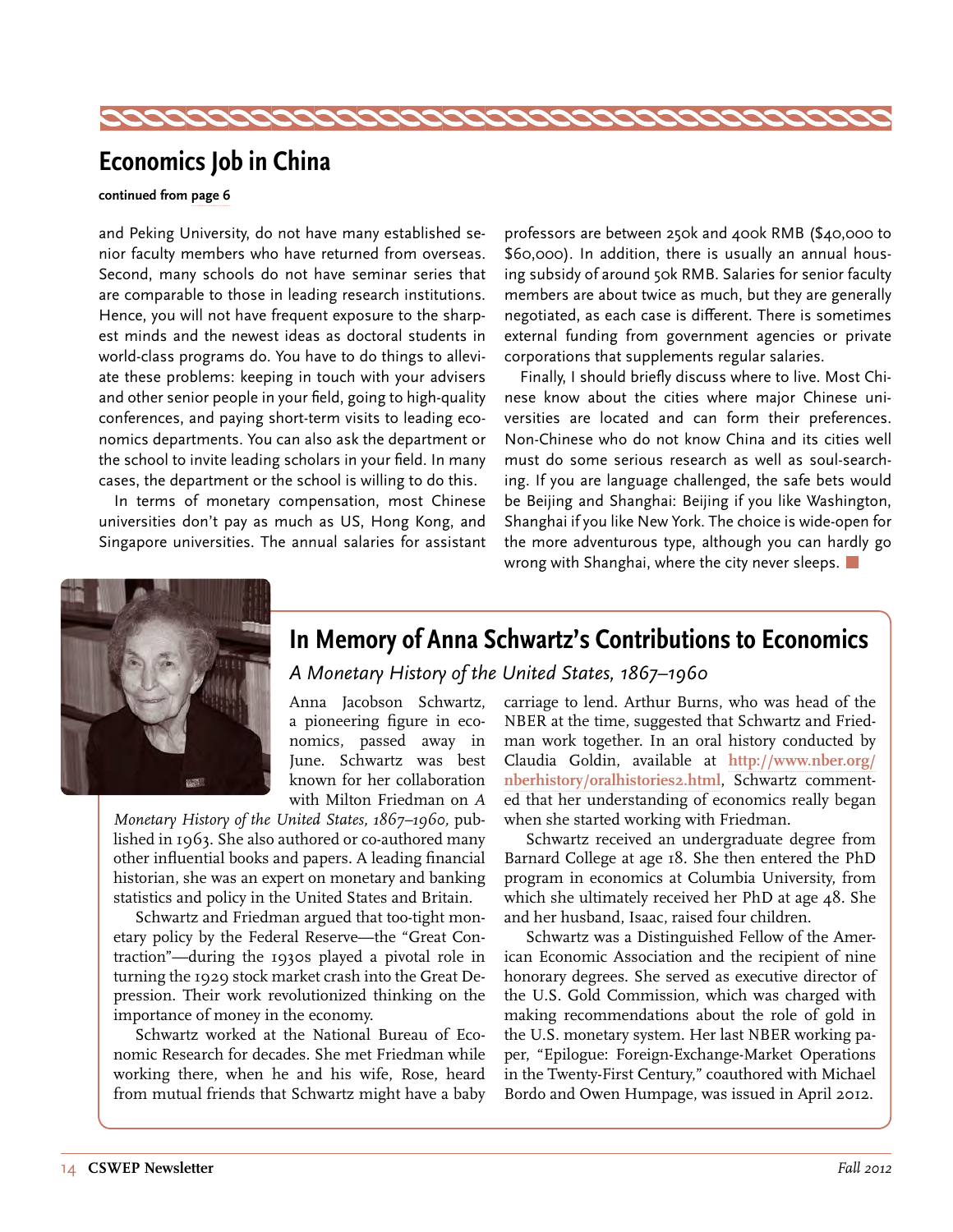### <span id="page-14-0"></span>**Eckel Receives Bell Award**

#### **continued from [page 1](#page-0-0)**

(CSWEP), 12:30–2:15 PM on January 4, 2013.

Professor Eckel has been a leader in experimental economics has for several decades. Working with many collaborators including students as well as faculty and supported by numerous grants, her experimental studies cover a wide array of topics and appear in prestigious academic journals. Professor Eckel has served as a program director for the NSF, editor of the Journal of Economic Behavior and Organization, and director of the American National Election Studies Board of Overseers. Over the years she has been the recipient of numerous teaching awards and directed a steady stream of PhD students. Known as a tireless advocate for the careers of women economists and described as "tenacious" in her commitment to mentoring the next generation of female economists, she has not only served as mentor to many, but also served as a role model of effective mentoring. Professor Eckel has been unusually effective in helping women faculty network with each other. She was instrumental in bringing women into leadership positions in major economic organizations including the Southern Economic Association and the Economic Science Association. Her own research agenda, which focuses in part on gender differences in decision-making, has made important and lasting contributions to our understanding of social relationships. The totality of her contributions has positively

### **Mikusheva Honored**

#### **continued from [page 1](#page-0-0)**

to econometric theory. Her research, which combines a powerful command of econometric theory with a keen interest in developing tools that will be useful for tackling problems in applied econometric practice, has advanced econometric inference in two important areas. The first provides solutions to the challenging problem of forming accurate confidence intervals for a broad class of time series models used in applied macroeconomic research, in which data are generated by a stochastic process with persistent (unit root) shocks. Her second body of work, addressing inference in weakly-identified models, has provided new tools for hypothesis testing in this increasingly-important class of econometric models. She has applied these to analyze parameter estimates from dynamic stochastic general equilibrium (DSGE) models, which are widely used to design and evaluate macroeconomic policy.

Professor Mikusheva holds a PhD in Economics from Harvard University, and a PhD in Probability and

impacted the careers of many women in the economics profession.

Professor Eckel holds a PhD in Economics from the University of Virginia. Prior to joining Texas A&M she was the Director of the Center for Behavioral and Experimental Economic Science at the University of Texas at Dallas and Director of the Laboratory for the Study of Human Thought and Actions at Virginia Tech University.

Named after the first chair of CSWEP, the Carolyn Shaw Bell Award was created in January 1998 as part of the 25th Anniversary celebration of the founding of CSWEP. Prior to her death in 2006, Bell was Katharine Coman Professor Emerita at Wellesley College. The Bell Award is given annually to an individual who has furthered the status of women in the economics profession, through example, achievements, increasing our understanding of how women can advance in the economics profession, or mentoring others. Previous winners of this award include Sharon Oster (2011), Elizabeth Hoffman (2010), Elizabeth E. Bailey (2009), Anne Carter (2008), Olivia S. Mitchell (2007), Barbara Fraumeni (2006), Claudia Goldin (2005), Barbara Bergmann (2004), Robin L. Bartlett (2003), Margaret Garritsen de Vries (2002), Francine Blau (2001), Marianne Ferber (2001), Eva Mueller (2000), Sandra Ohrn Moose (1999), and Alice M. Rivlin (1998).  $\Box$ 

Statistics from Moscow State University. In addition to her research accomplishments, Professor Mikusheva is an outstanding educator, and has been recognized as the MIT Economics Department Graduate Teacher of the Year.

The Elaine Bennett Research Prize is given in memory of Elaine Bennett, who made significant contributions to economic theory and experimental economics during her short professional career, and who mentored many women economists at the start of their careers. Previous winners of this prize (with current affiliations) are Erica Field (Duke University), Amy Finkelstein (MIT), Monika Piazzesi (Stanford University), Marianne Bertrand (University of Chicago), Esther Duflo (MIT), Susan Athey (Harvard University) and Judith Chevalier (Yale University).  $\Box$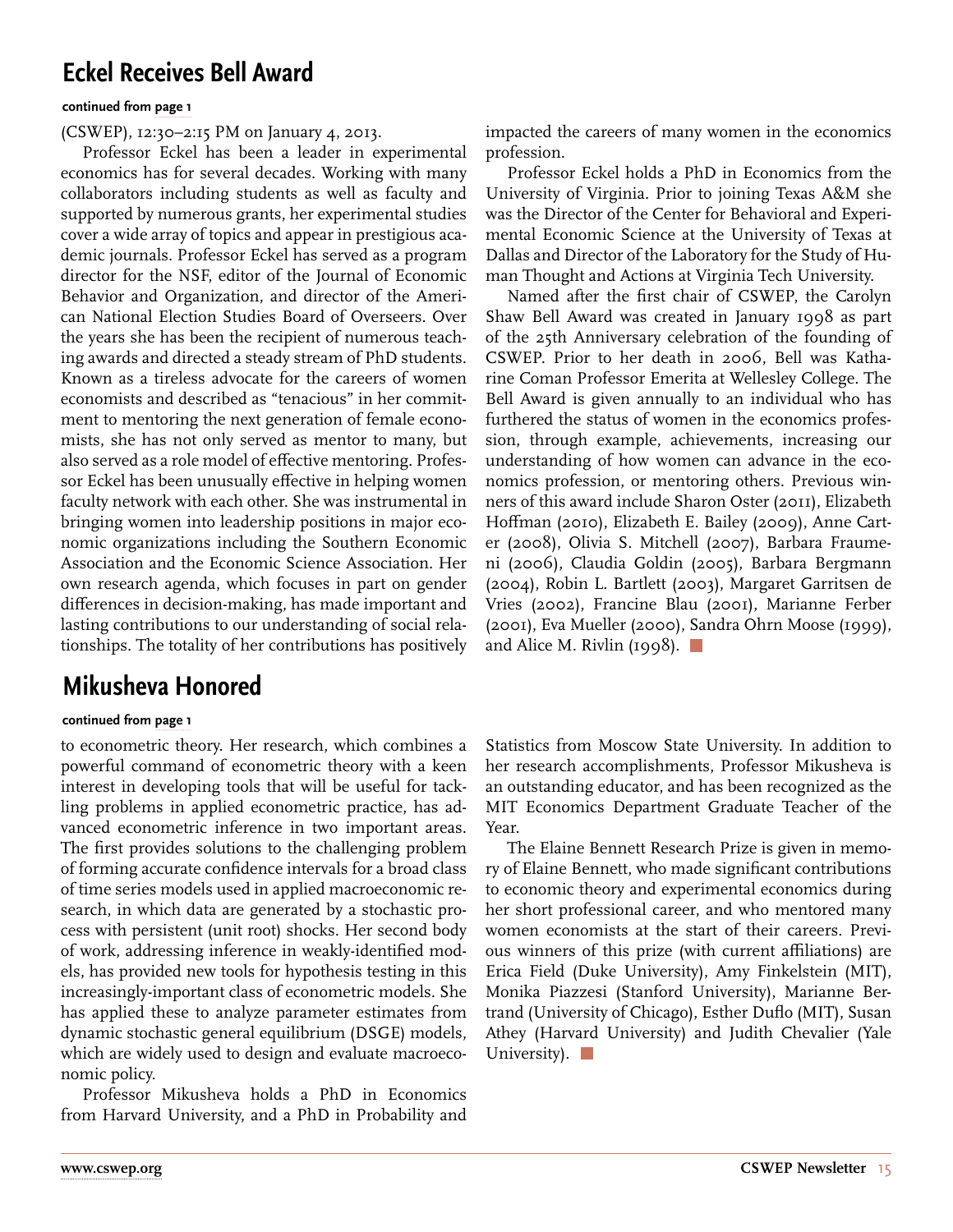### <span id="page-15-0"></span>**Serena Ng Biography**

#### **continued from [page 1](#page-0-0)**

University of Michigan, an associate professor at the John Hopkins University and Boston College, and an assistant professor at the University of Montreal. I was the coeditor of the *Journal of Business and Economic Statistics* from 2007 to 2009. I am currently on the editorial board of several journals, including the *Journal of Economic Literature, Econometric Theory* and *Journal of Econometrics.* I was also president of CEANA (Chinese Economics Association of North America) from 2009 to 2011.

My primary research interest is theoretical and empirical analysis of time series and panel data, especially as they relate to macroeconomic research. My work can be loosely organized into three categories. I have written extensively on how lag length selection affects the size and power of unit root tests and on the econometric analysis of large dimensional panel data. These are datasets with many cross-section units and a large number of time series observations. Co-author Jushan Bai and I developed statistical procedures to estimate the number of latent factors, to test if the factors and the idiosyncratic errors are non-stationary, and to conduct inference when the estimated factors in place of latent variables in regressors. We showed how inference can be conducted when the estimated factors are subsequently used in regression and forecasting exercises. The results can be applied to test whether observable variables span the space of the latent factors as predicted by models in macroeconomic and finance. More recently, I have turned my attention to the

econometrics of DSGE (dynamic stochastic general equilibrium) models. Co-author Ivana Komunjer and I have developed necessary and sufficient conditions so that practitioners can decide if a DSGE model is identified.

As is evident from my work, I am neither a mainstream econometrician nor a mainstream macroeconomist. This research style is heavily influenced by my experience at the Bank of Canada, where I was a research officer of the Special Studies unit of the Research department before attending graduate school at Princeton. I had intended to write my thesis on macroeconomics, but my two advisors (Angus Deaton and Pierre Perron) convinced me that I could take empirical work to a different level if I took the econometrics seriously. While most of my work has an econometrics component, I try not to lose sight that the methodology is developed to help answer an economic question.

One thing that is giving me increasingly more satisfaction is working with students. Undergraduate students start the semester not knowing how to run a regression; a year later they want to use econometrics in their thesis. This is a rewarding feeling. I also realize that I can have an impact on the path that my graduate students take, in the same way that my advisors have guided me. I just feel fortunate that I am paid to do something that I enjoy.

### **Mentoring and Professional Development Readings on**

Participants in our CeMENT mentoring workshops receive binders of professional development materials related to publishing, teaching, grants, etc. These materials are now available to everyone on CSWEP's webpage. Visit **[http://www.aeaweb.org/](http://www.aeaweb.org/committees/cswep/mentoring/reading.php) [committees/cswep/mentoring/reading.](http://www.aeaweb.org/committees/cswep/mentoring/reading.php) [php](http://www.aeaweb.org/committees/cswep/mentoring/reading.php)** for advice on dealing with referees and editors, applying for tenure, balancing work and life, and much more.

### **Changes in CSWEP Hospitality Room at AEA/ASSA Meetings**

**CSWEP Webpage CSWEP will continue its tradition of providing a Hospitality Room with tables and pitchers of water at the AEA/ASSA meetings in January. Please stop by to take a break, and use the room to meet up with colleagues and friends. CSWEP will no longer provide breakfast items and coffee in the room every day. Instead, CSWEP is funding an important new initiative: the CSWEP mentoring/networking breakfast for junior economists. Please see the announcement on the [back page](#page-19-0) of this newsletter and encourage junior women to register for this exciting new program**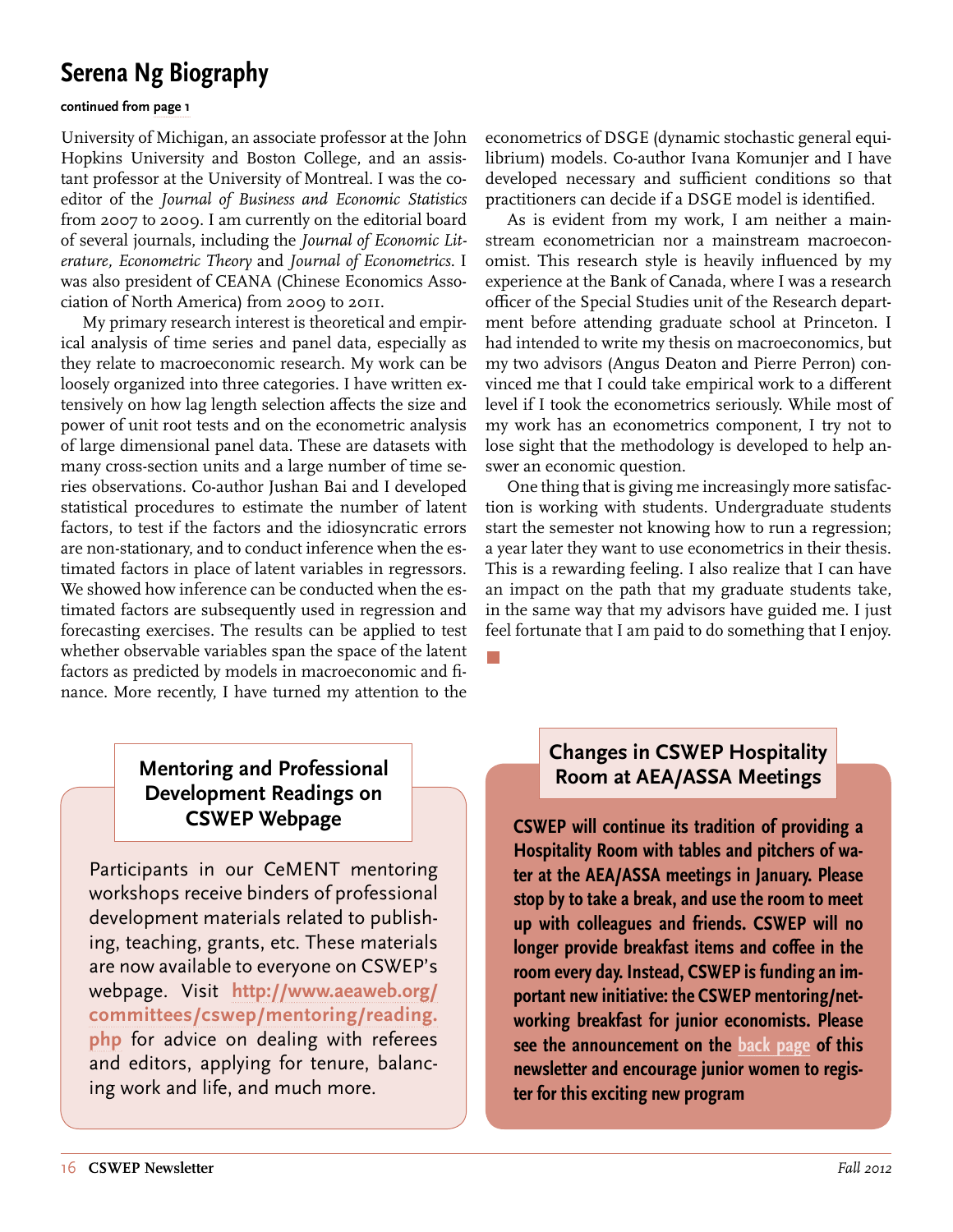### **CSWEP Sponsored Sessions at the 2013 ASSA/AEA Annual Meeting**

<span id="page-16-0"></span>*coococococococococ* 

### *January 4–6, 2013 Manchester Grand Hyatt, San Diego, CA*

#### **Gender-related Sessions**

**January 5, 2013 8:00 am Molly A & B, Manchester Grand Hyatt** 

#### **Quasi Experimental Evidence on Gender Differences (J1)**

*Presiding:* Shelly Lundberg, University of California– Santa Barbara

- *Explaining Gender Differences in Competitiveness,* Ingvild Almas, Alexander W. Cappele, Kjell G. Salvanes , Erik O. Sorensen, Bertil Tungodden, all from NHH Norwegian School of Economics
- *Gender Roles and Intra-Household Allocation: Identifying Differences in the Incentives to Hide Money across Spouses in Ghana,* Carolina Castilla, Colgate University; Thomas Walker, World Bank
- *What Happens When a Woman Wins a Close Election? Evidence from Brazil,* Ugo Troiano, Harvard University; Fernanda Brollo, University of Alicante
- *Are Women Better Multitaskers in the Home Than Men? New Experimental Evidence,* Gigi foster, University of New South Wales; Charlene Kalenkoski,Ohio University

#### *Discussants:*

Daniele Paserman, Boston University Shelly Lundberg, University of California–Santa Barbara Stefano Gagliaducci, University of Rome Peter Kuhn, University of California–Santa Barbara

#### **January 5, 2013 10:15 am Edward C, Manchester Grand Hyatt**

#### **Gender, Trade and Productivity Shocks (J1)**

*Presiding:* Claudia Olivetti, Boston University

- *Offshoring and the Task Composition of Firms: Is There a Gender Component?* Giovanni Peri, University of California–Davis; Jennifer Poole, University of California–Santa Cruz
- *Gender Empowerment in 19thCentury Sweden: Using Historical Data to Assess the Effects of Trade Shocks on Women's Economic Empowerment,* Emilia Simeonova, Tufts University; Andreas Madestam, Stockholm University

*Men, Women, and Machines: How Trade Impacts Gender Inequality,* Chinhui Juhn, University of Houston; Gergely Ujhelyi, University of Houston; Carolina Villegas-Sanchez, University of Houston

*The German "Rosie the Riveter": The Long-Term Effects of Postwar Reconstruction on Family Formation and Fertility,*  Melanie Khamis, Wesleyan University; Mevlude Akbulut-Yuksel, Dalhousie University, IZA, and HiCN; Mutlu Yuksel, Dalhousie University and IZA

*Discussants:* 

Gordon B. Dahl, University of California–San Diego Melissa A. Thomasson, Miami University of Ohio David Dorn, CEMFI Claudia Olivetti, Boston University

#### **CSWEP Health and Development**

**January 6, 2013 8:00 am Manchester G, Manchester Grand Hyatt** 

#### **Women and Labor Markets (J1)**

*Presiding:* Donna Ginther, University of Kansas

*Sexual Violence against Women and Labor Market Outcomes,*  Joseph J. Sabia, San Diego State University; Angela Dills, Providence College; Jeffrey Desimone , University of Maryland

*The Impact of Affirmative Action on the Employment of Minorities and Women over Three Decades: 1973–2003,* Fidan Ana Kurtulus, University of Massachusetts–Amherst

*The Earned Income Tax Credit for Single Mothers: Insurance without Disincentives,* Kartik Athreya, Federal Reserve Bank of Richmond; Nicole Simpson, Colgate University; Devin Reilly, University of Pennsylvania

*School Calendars, Child Care Availability and Maternal Employment,* Jennifer Graves, University of Oklahoma

*Discussants:* 

Kevin Lang, Boston University Catalina Amuedo-Dorantes, San Diego State University Susan Averett, Lafayette College

Donna Ginther, University of Kansas

#### **January 4, 2013 2:30 pm Randle B, Manchester Grand Hyatt**

#### **Developments in Health and Population Economics (I1)**

*Presiding:* Jody Sindelar (Yale University)

*Immigrant Networks and the Take-Up of Disability Programs: Evidence from U.S. Census Data,* Delia Furtado, University of Connecticut; Nikolaos Theodoropoulos, University of Cyprus

*Explaining the Birth Order Effect: The Role of Prenatal and Early Postnatal Conditions,* Jee-Yeon K. Lehmann, University of Houston; Ana Nuevo-Chiquero, University of Barcelona; Marian Vidal-Fernandez, University of New South Wales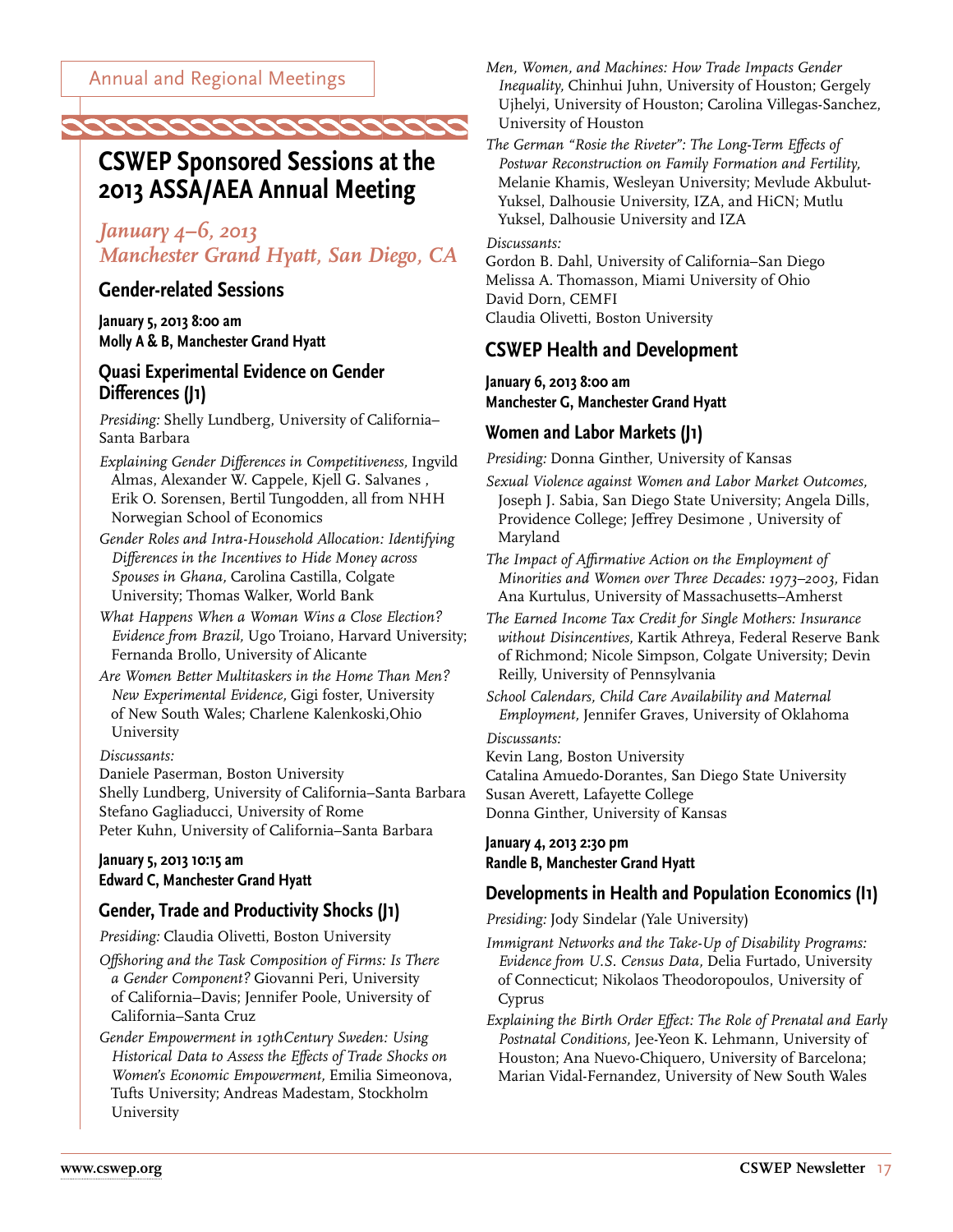- <span id="page-17-0"></span>*The Impact of Childhood Health on Adult Educational Attainment: Evidence from Mandatory School Vaccination Laws,* Dara N. Lee, University of Missouri
- *Inheritances, Intergenerational Transfers, and the Accumulation of Health,* Katherine Carman, Tilburg University

Discussants:

Shelly Lundberg, University of California–Santa Barbara Steven Stern, University of Virginia

#### **January 5, 2013 2:30 pm Gregory A & B, Manchester Grand Hyatt**

### **Health Economics in Developing Countries (I1)**

*Presiding:* Shelley White-Means, University of Tennessee

- *When to Invest in Early Childhood: Medium-Term Effects of the Nicaraguan Conditional Cash Transfer on Cognitive Functioning and Educational Attainment,* Tania Barham, University of Colorado-Boulder; Karen Macours, Paris School of Economics; John Maluccio, Middlebury College
- *Can the Major Public Works Program in India Serve as Buffer against Negative Shocks? A Panel Study using Sibling Fixed Effects from Andhra Pradesh, India,* Aparajita Dasgupta, University of California–Riverside
- *ART Availability and Household Health: Evidence from Zambia,*  Adrienne M. Lucas,University of Delaware; Nicholas L. Wilson, Williams College
- *Land Rights for Women and Child Health in Vietnam,* Nidhiya Menon, Brandeis University; Yana Van Der Meulen Rodgers, Rutgers University

#### *Discussants:*

Adriana Lleras-Muney,University of California–Los Angeles; Erica Field, Duke University; Frank Sloan, Duke University; Marjorie B. McElroy, Duke University

#### **January 6, 2013 10:15 am Manchester Grand Hyatt, Manchester E**

#### **Developments in Health and Insurance (I1)**

*Presiding:* Frank Sloan, Duke University

*The Original Introduction of Medicaid: Impact on Disparities in Health and the Use of Health Care,* Douglas Almond, Columbia University; Sandra L. Decker, National Center for Health Statistics; Kosali I. Simon, Cornell University

*Heterogeneity in Health State Dependence of Utility,* Meenakshi Beri, Wayne State University; Jennifer Ward-Batts, Wayne State University

*Health Insurance and the College Premium,* Linnea Polgreen, University of Iowa; Anson Ho, Kansas State University

*Disability Insurance and Health in Europe and the US,* Enrica Croda, Ca' Foscari University of Venice; Jonathan Skinner, Dartmouth College

#### *Discussants:*

Chinhui Juhn, University of Houston Petra Todd, University of Pennsylvania



### **Western Economic Association Meeting Call for Papers**

### *June 28–July 2, 2013 Grand Hyatt, Seattle, WA*

CSWEP will be sponsoring sessions at the 2013 Western Economic Association International (WEAI) meetings. The deadline for submission of session proposals to CSWEP is January 14, 2013.

*One or two sessions are available for persons submitting an entire session (3 or 4 papers) or a complete panel on a specific topic in any area of economics.* The organizers should prepare a proposal for a session (including chair, abstracts, and discussants) or panel (including chair and participants) and submit by email before January 14, 2013.

*One or two additional sessions* will be organized by the CSWEP Western representative. Abstracts for papers in the topic areas of gender or race/ethnicity; economic demography; economics education or the economics of education are particularly solicited. Abstracts in other areas are also welcome.

Please email complete session proposals, panel discussion proposals, or abstracts (1-2 pages, include names of authors, affiliations, addresses, email contacts, paper title) by January 14, 2013 to:

Jennifer Imazeki, CSWEP Western Representative Professor of Economics San Diego State University Email: **[jimazeki@mail.sdsu.edu](mailto:jimazeki%40mail.sdsu.edu?subject=)** Phone: 619-594-5012

Please note that this submission is separate from any submission sent in response to the WEAI's general call for papers. For more information on the WEAI meetings, please see **<http://www.weai.org/AnnualConf>**. CSWEP is unable to provide travel assistance to meeting participants. Please make other arrangements for covering travel and meeting costs.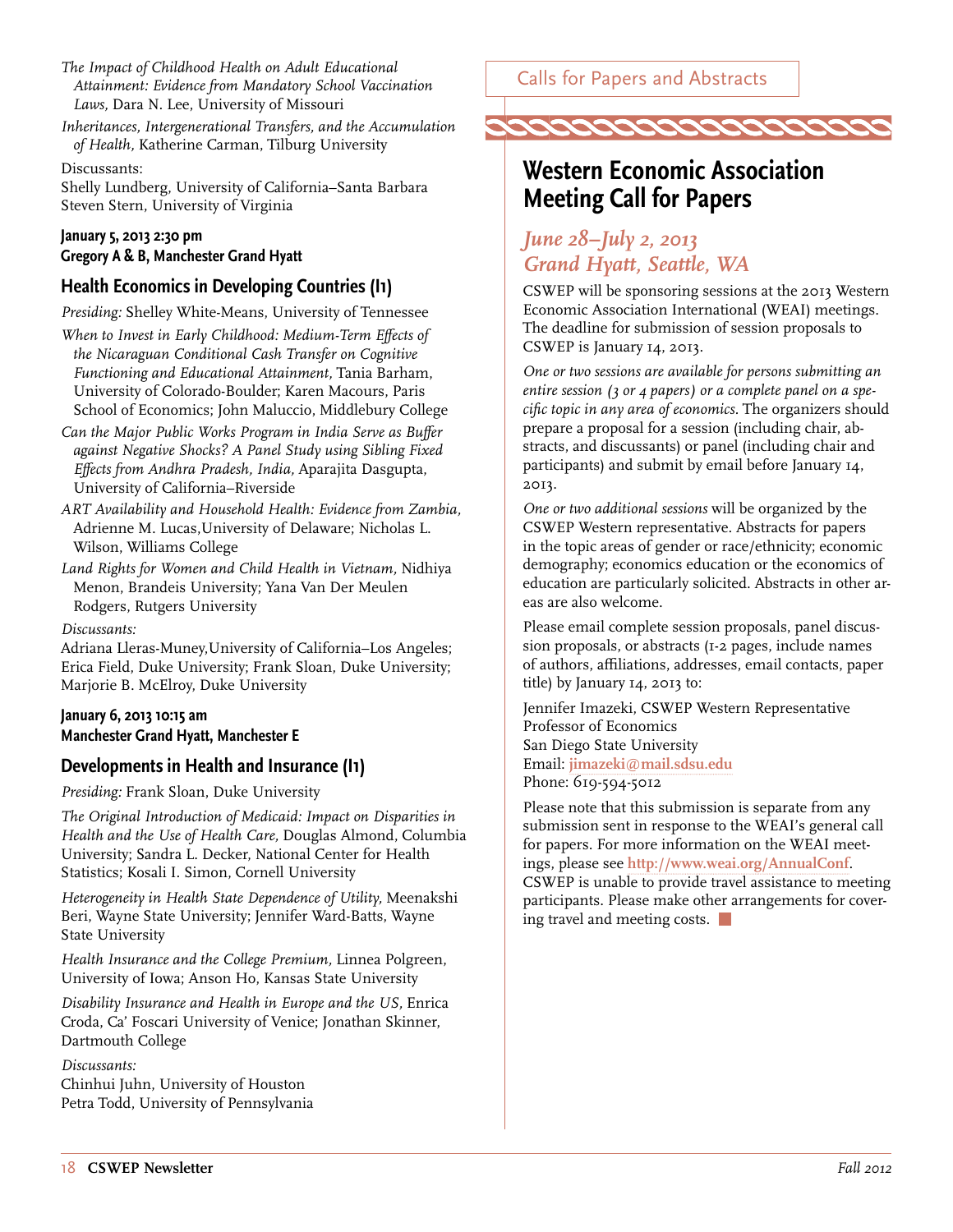Economists.

**Marianne Bertrand,** the Chris P. Dialynas Professor of Economics at the University of Chicago Booth School of Business, was elected a Fellow of the Society of Labor

**Cecilia Conrad,** Vice President for Academic Affairs and Dean at Pomona College, was named Director of the John D. and Catherine T. MacArthur Foundation's fellowship program, a.k.a. the "genius grants."

**Sara Fisher Ellison,** Senior Lecturer in Economics at MIT, was awarded the American Economic Journal: Microeconomics Best Paper Prize with her co-author, Glenn Ellison.

**Veronica Guerrieri,** Professor of Economics at the University of Chicago Booth School of Business, was awarded an Alfred P. Sloan

**Christiana Hilmer** was promoted to Professor of Economics at San

**Seema Jayachandran,** Associate Professor of Economics at Northwestern University, was awarded an Alfred P. Sloan Research Fellowship and an NSF CAREER grant.

**Mary Lopez** was awarded tenure and promoted to Associate Professor of Economics at Occidental College. **Lisa Lynch,** Dean and Maurice B. Hexter Professor of Social and Economic Policy at the Heller School for Social Policy and Management, Brandeis University, is President-Elect of the Labor and Employment Research Association.

Research Fellowship.

Diego State University.

**"We need every day to herald some woman's achievements... go ahead and boast!" —Carolyn Shaw Bell**

**Smriti Rao** was awarded tenure and promoted to Associate Professor of Economics at Assumption College.

**Hélène Rey,** Professor of Economics at London Business School, was awarded the first Birgit Grodal Award. The European Economic Association awards this prize biannually to a European-based female economist who has made a significant contribution to the economics profession. The award is named after Birgit Grodal, who was the first female elected President of the EEA but sadly passed away before she was due to take up her presidency.

**Denise Stanley** was promoted to Professor of Economics at California State University, Fullerton.

**Paula Stephan,** Professor of Economics at Georgia State University, was elected a Fellow of the American Association for the Advancement of Science.

**Petia Topalova,** a visiting scholar at the Center for International Development at Harvard University and an economist at the International Monetary Fund, was awarded the American Economic Journal: Applied Economics Best Paper Prize.

**Catherine Tucker,** the Mark Hyman Jr. Career Development Professor and Associate Professor of Marketing at MIT Sloan School of Management, was awarded an NSF CAREER grant.

**Janet Yellen,** Vice Chair of the Board of Governors of the Federal Reserve System, was elected a Distinguished Fellow of the American Economic Association.

## <span id="page-18-0"></span>**BRAG BOX DIRECTORY OF CSWEP BOARD MEMBERS**

**Marjorie McElroy, CSWEP Chair** Professor of Economics

Duke University, Box 90097 Durham, NC 27708-0097 (919) 660-1840 FAX: (919) 684-8974 **[cswep@econ.duke.edu](mailto:cswep%40econ.duke.edu?subject=)**

**Susan Averett [CSWEP East]** Professor of Economics Lafayette College Easton, PA 18042 (610) 330-5307 FAX (610) 330-5715 **[averetts@lafayette.edu](mailto:averetts%40lafayette.edu?subject=)** CSWEP East: **[http://www.iona.](http://www.iona.edu/eea/) [edu/eea/](http://www.iona.edu/eea/)**

**Cecelia Conrad** Vice President and Dean Pomona College 425 N. College Avenue, #211 Claremont, CA 91711 (909) 621-8328 FAX: (909) 621-8576 **[cconrad@pomona.edu](mailto:cconrad%40pomona.edu?subject=)**

**Linda Goldberg** Vice President of International Research International Research Function Federal Reserve Bank of New York 33 Liberty Street New York, NY 10045 (212) 720-2836 FAX: (212) 20-6831 **[Linda.Goldberg@ny.frb.org](mailto:Linda.Goldberg%40ny.frb.org?subject=)**

**Jennifer Imazek [CSWEP West]** Associate Professor of Economics San Diego State University 5500 Camponile Drive San Diego, CA 92187 (619) 867-4408 FAX (619) 594-5062 **[jimazeki@mail.sdsu.edu](mailto:jimazeki%40mail.sdsu.edu?subject=)** CSWEP West: **[http://www.weain](http://www.weainternational.org/)[ternational.org/](http://www.weainternational.org/)**

**Kevin Lang, at large** Professor of Economics Boston University, Room 302A Boston, MA 02215 (617) 353-5694 FAX: (617) 353-4449 **[lang@bu.edu](mailto:lang%40bu.edu?subject=)**

### **Terra McKinnish, CeMENT**

Associate Professor of **Economics** University of Colorado Boulder, CO 80309 (303) 492-6770 FAX (303) 492-8960 **[terra.mckinnish@colorado.edu](mailto:terra.mckinnish%40colorado.edu?subject=)**

#### **Serena Ng**

Professor of Economics Columbia University 1012 International Affairs Building 420 W 118th St. New York, NY 10027 (212) 854-5488 FAX (212) 854-8059 **[serena.ng@columbia.edu](mailto:serena.ng%40columbia.edu?subject=)**

**Petra Todd**

Professor of Economics McNeil 160 University of Pennsylvania 3718 Locust Walk Philadelphia, PA 19104 (215) 898-4084 FAX (215) 573-2057 **[ptodd@econ.upenn.edu](mailto:ptodd%40econ.upenn.edu?subject=)**

**Shelly White-Means [CSWEP South]** Professor of Economics University of Tennessee Suite 205N Johnson Building 847 Monroe Avenue Memphis, TN 38163 (901) 448-7666 **[swhiteme@uthsc.edu](mailto:swhiteme%40uthsc.edu?subject=)**

**Anne Winkler [CSWEP Midwest]** Professor of Economics University of Missouri–St. Louis One University Boulevard St. Louis, MO 63121 (314) 516-5563 FAX (314) 516-5352 **[awinkler@umsl.edu](mailto:awinkler%40umsl.edu?subject=)** CSWEP Midwest: **[http://web.](http://web.grinnell.edu/mea/) [grinnell.edu/mea/](http://web.grinnell.edu/mea/)**

**Madeline Zavodny, Newsletter Oversight Editor** Professor of Economics Agnes Scott College 141 E. College Ave. Decatur, GA 30030 (404) 471-6377 **[mzavodny@agnesscott.edu](mailto:mzavodny%40agnesscott.edu?subject=)**